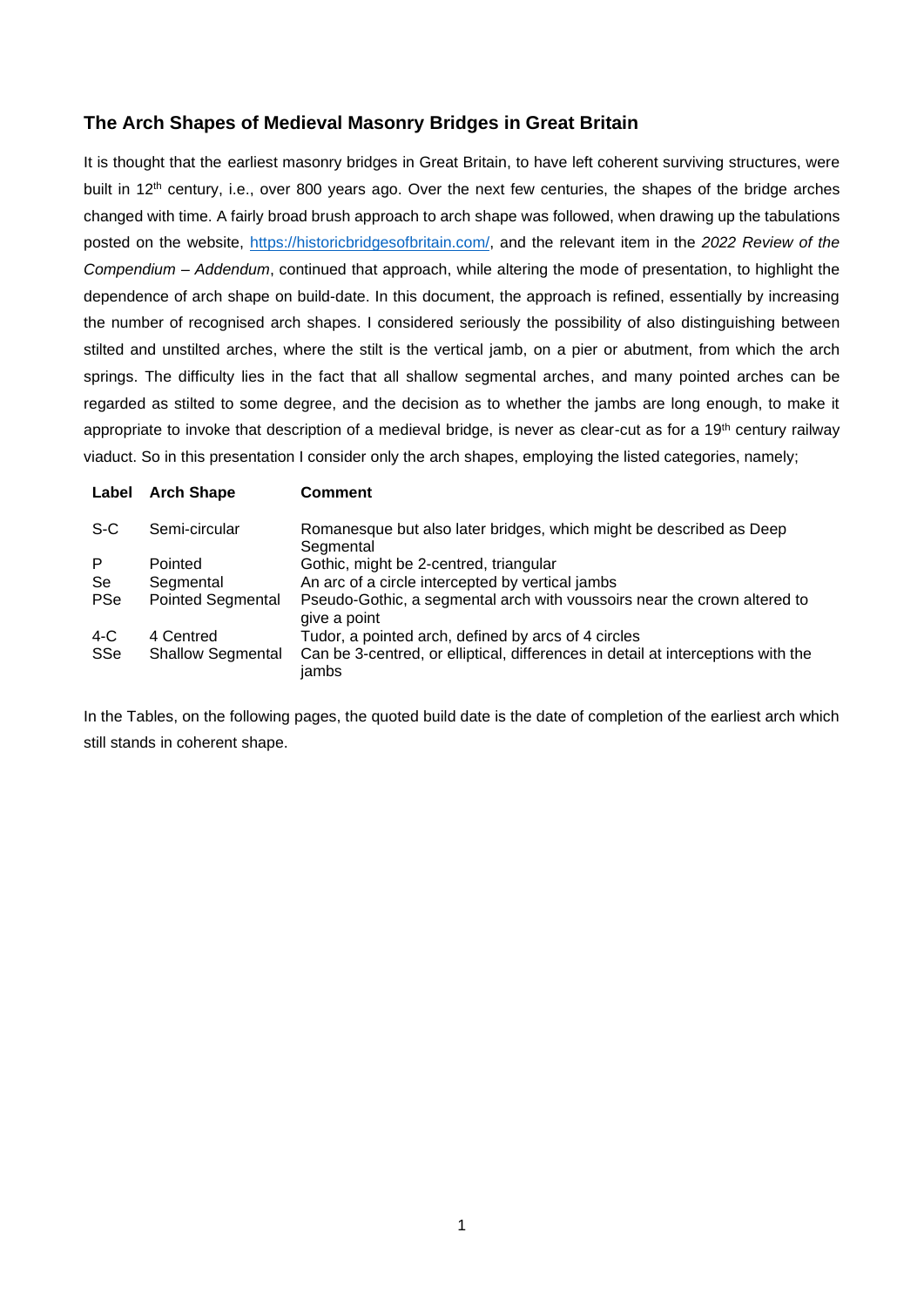# **Table 1. Arch Shapes on Standing Bridges Built in the 12th and 13th Centuries**

| County           | <b>Bridge Name</b>          | <b>Build-Date</b>  | <b>Arch Shape</b> |
|------------------|-----------------------------|--------------------|-------------------|
| Durham           | Elvet                       | 1160 - 1250        | $S-C/P$           |
| Durham           | Framwellgate                | 12 <sup>th</sup> C | $S-C$             |
| Northumberland   | Morpeth Chantry             | 13th C             | PSe               |
| Northumberland   | Old Tyne                    | 13th C             | P                 |
| Yorkshire        | <b>Baysdale Abbey</b>       | 13th C             | P                 |
| Yorkshire        | <b>Butterton</b>            | 13th C             | $\overline{P}$    |
| Yorkshire        | Fountains Abbey Infirmary   | 12 <sup>th</sup> C | $S-C$             |
| Yorkshire        | Scarborough Castle          | 13th C             | Se                |
| Yorkshire        | Otley                       | 1228               | Se                |
| Yorkshire        | Wetherby                    | 1233               | $S-C/P$           |
|                  |                             |                    |                   |
| Bedfordshire     | Harrold                     | $12th$ C           | $S-C$             |
| Bedfordshire     | <b>Sutton PH</b>            | Mid-13th C         | P                 |
| Cambridgeshire   | Huntingdon                  | c1300              | P                 |
| <b>Essex</b>     | Coggeshall                  | 13th C             | $\overline{P}$    |
| Lincolnshire     | Lincoln High                | 1160               | $S-C$             |
| Lincolnshire     | Stamford                    | $12th$ C           | $S-C$             |
| Northamptonshire | Geddington                  | 1250               | P                 |
| Northamptonshire | Thrapston                   | 13th C             | P                 |
| Nottinghamshire  | Nottingham Castle           | 1255               | P                 |
| Suffolk          | Bury St. Edmond's Abbot's   | 13th C             | P + SSe/PSe       |
|                  |                             |                    |                   |
| Gloucestershire  | King John's                 | 1190               | P                 |
| Shropshire       | Shrewsbury Old Welsh        | Mid-13th C         | $S-C/P$           |
|                  |                             |                    |                   |
| Hampshire        | Fordingbridge               | 1286               | $\overline{P}$    |
| Hampshire        | <b>New Alresford</b>        | Early-13th C       | $\overline{P}$    |
| London           | Clattern                    | Late- $12^{th}$ C  | $S-C$             |
| Oxfordshire      | Banbury                     | 13th C             | $\overline{P}$    |
| Oxfordshire      | Radcot                      | 13th C             | $\overline{P}$    |
| Oxfordshire      | Wallingford                 | Mid-13th C         | $\overline{P}$    |
| Surrey           | Elstead                     | 13th C             | PSe               |
| Surrey           | Lower Eashing               | 13th C             | PSe               |
| Surrey           | Somerset                    | 13th C             | PSe               |
| Surrey           | <b>Tilford - North-East</b> | 13th C             | PSe               |
| Surrey           | Tilford - North-West        | 13th C             | <b>PSe</b>        |
| Surrey           | Unstead                     | 13th C             | P                 |
| Wiltshire        | Bradford-on-Avon Town       | Late-13th C        | $\overline{P}$    |
| Wiltshire        | Salisbury - Harnham         | 1244               | P                 |
|                  |                             |                    |                   |
| Cornwall         | Lostwithiel                 | Late-13th C        | P                 |
| Devon            | Barnstaple, Long            | 1280               | $\overline{P}$    |
| Devon            | Clyst St. Mary              | Early-13th C       | $S-C$             |
| Devon            | Old Exe                     | 1196 - 1214        | $S-C/P$           |
| Devon            | Larkbeare                   | 13th C             | P                 |
|                  |                             |                    |                   |
| Gwent            | Monnow                      | 13th C             | $S-C$             |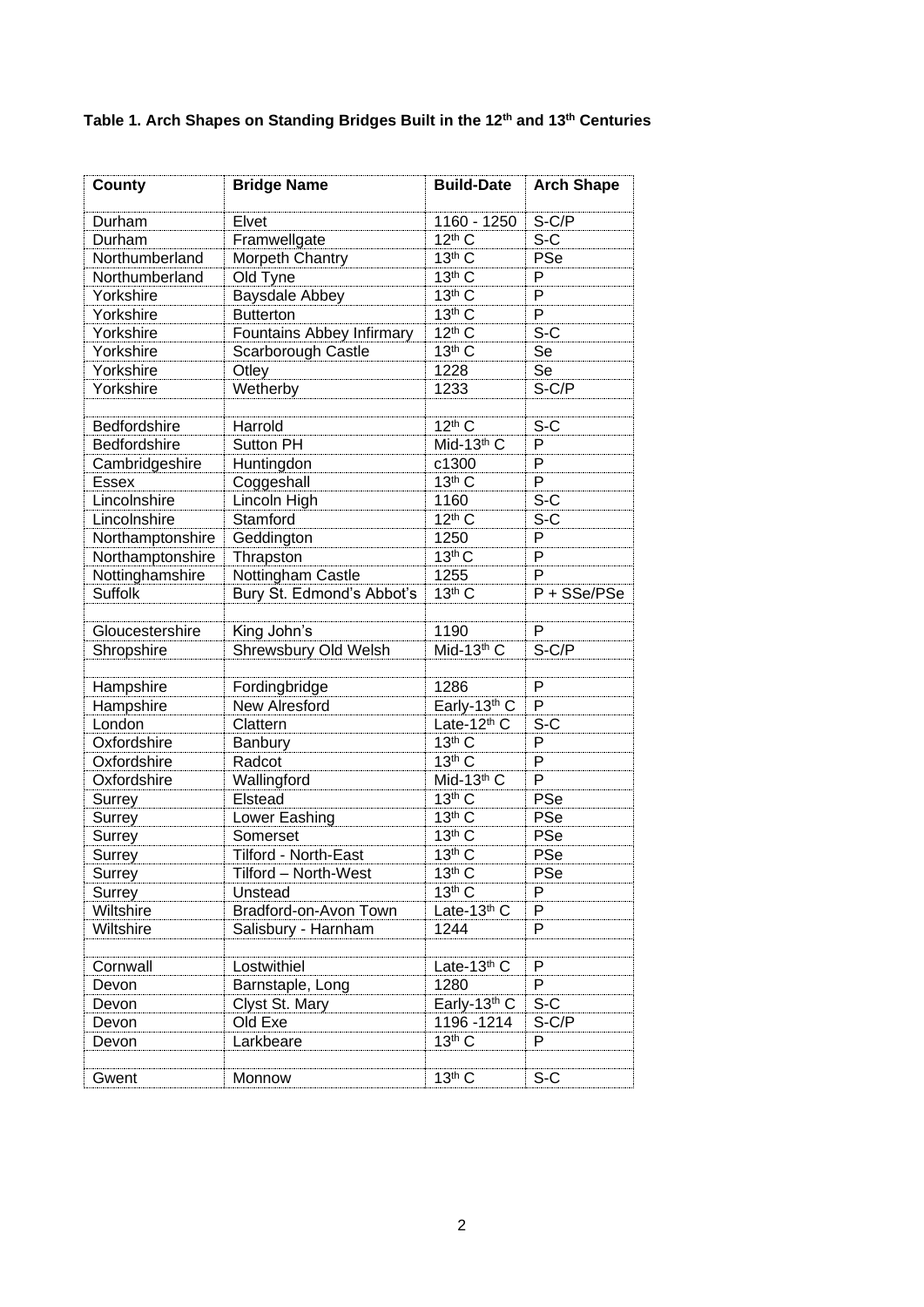## **Table 2. Arch Shapes on Standing Bridges Built in the 14th Century**

| P<br>c1380<br>Balgownie<br>Grampian<br>$S-C$<br>Old Bridge of Earn<br>1329<br>Tayside<br>1365<br>Cumbria<br>Kirkby Lonsdale<br>Se<br>Se<br>Cumbria<br>Warcop<br>c1400<br><b>Barforth Chapel</b><br>$14th$ C<br>P<br>Durham<br>Late- $14th$ C<br>PSe<br>Newton Cap<br>Durham<br>Sherburn House<br>Se<br>1335<br>Durham<br>$S-C$<br>Sunderland<br>c1350<br>Durham<br>Late-14th C<br>P<br>Yarm<br>Durham<br>P<br>Lancashire<br>1339<br>Edisford<br>$\overline{S-C}$<br>$14th$ C<br>Lancashire<br>Whalley<br>$14th$ C<br>$P/S-C$<br><b>Prudhoe Castle</b><br>Northumberland<br>Late-14th C<br>Se<br>Northumberland<br>Warkworth<br><b>Fountains Abbey Mill</b><br>$14th$ C<br>P<br>Yorkshire<br>$14th$ C<br>P<br><b>Helmsley Rye</b><br>Yorkshire<br>Early-14th C<br>P/Se<br>Kildwick<br>Yorkshire<br>1309<br>P/Se<br>Yorkshire<br>Ripon<br>$14th$ C<br>Roche Abbey<br>Se<br>Yorkshire<br>Early-14th C<br>P<br>Wakefield<br>Yorkshire<br>$14th$ C<br>$\overline{P}$<br>Bedfordshire<br>Turvey<br><b>Newport Pagnell North</b><br>$\overline{P}$<br>1380<br>Buckinghamshire<br>$14th$ C<br>$\overline{P}$<br>Buckinghamshire<br>Thornborough<br>Early-14th C<br>$\overline{P}$<br>Derbyshire<br><b>Bakewell</b><br>Derby St. Mary<br>$14th$ C<br>Se<br>Derbyshire<br>$14th$ C<br>$\overline{P}$<br>Derbyshire<br>Dove<br>$14th$ C<br>Se<br>Derbyshire<br><b>Egginton Monks</b><br>$14th$ C<br>$\overline{P}$<br>Derbyshire<br>Swarkeston<br>14th C<br>SSe<br><b>Essex</b><br>Waltham Abbey<br>$\overline{P}$<br><b>Crowland Trinity</b><br>Lincolnshire<br>1390<br>$14th$ C<br>Se<br><b>Utterby PH</b><br>Lincolnshire<br>West Rasen PH<br>1310<br>SSe<br>Lincolnshire<br>$14th$ C<br>$\overline{P}$<br>Norfolk<br><b>Castle Rising</b><br>Se<br>Norwich Bishops<br>1341<br><b>Norfolk</b> | County | <b>Bridge Name</b> | <b>Build-Date</b> | <b>Arch Shape</b> |
|---------------------------------------------------------------------------------------------------------------------------------------------------------------------------------------------------------------------------------------------------------------------------------------------------------------------------------------------------------------------------------------------------------------------------------------------------------------------------------------------------------------------------------------------------------------------------------------------------------------------------------------------------------------------------------------------------------------------------------------------------------------------------------------------------------------------------------------------------------------------------------------------------------------------------------------------------------------------------------------------------------------------------------------------------------------------------------------------------------------------------------------------------------------------------------------------------------------------------------------------------------------------------------------------------------------------------------------------------------------------------------------------------------------------------------------------------------------------------------------------------------------------------------------------------------------------------------------------------------------------------------------------------------------------------------------------------------------------------------------------------------------------------------------|--------|--------------------|-------------------|-------------------|
|                                                                                                                                                                                                                                                                                                                                                                                                                                                                                                                                                                                                                                                                                                                                                                                                                                                                                                                                                                                                                                                                                                                                                                                                                                                                                                                                                                                                                                                                                                                                                                                                                                                                                                                                                                                       |        |                    |                   |                   |
|                                                                                                                                                                                                                                                                                                                                                                                                                                                                                                                                                                                                                                                                                                                                                                                                                                                                                                                                                                                                                                                                                                                                                                                                                                                                                                                                                                                                                                                                                                                                                                                                                                                                                                                                                                                       |        |                    |                   |                   |
|                                                                                                                                                                                                                                                                                                                                                                                                                                                                                                                                                                                                                                                                                                                                                                                                                                                                                                                                                                                                                                                                                                                                                                                                                                                                                                                                                                                                                                                                                                                                                                                                                                                                                                                                                                                       |        |                    |                   |                   |
|                                                                                                                                                                                                                                                                                                                                                                                                                                                                                                                                                                                                                                                                                                                                                                                                                                                                                                                                                                                                                                                                                                                                                                                                                                                                                                                                                                                                                                                                                                                                                                                                                                                                                                                                                                                       |        |                    |                   |                   |
|                                                                                                                                                                                                                                                                                                                                                                                                                                                                                                                                                                                                                                                                                                                                                                                                                                                                                                                                                                                                                                                                                                                                                                                                                                                                                                                                                                                                                                                                                                                                                                                                                                                                                                                                                                                       |        |                    |                   |                   |
|                                                                                                                                                                                                                                                                                                                                                                                                                                                                                                                                                                                                                                                                                                                                                                                                                                                                                                                                                                                                                                                                                                                                                                                                                                                                                                                                                                                                                                                                                                                                                                                                                                                                                                                                                                                       |        |                    |                   |                   |
|                                                                                                                                                                                                                                                                                                                                                                                                                                                                                                                                                                                                                                                                                                                                                                                                                                                                                                                                                                                                                                                                                                                                                                                                                                                                                                                                                                                                                                                                                                                                                                                                                                                                                                                                                                                       |        |                    |                   |                   |
|                                                                                                                                                                                                                                                                                                                                                                                                                                                                                                                                                                                                                                                                                                                                                                                                                                                                                                                                                                                                                                                                                                                                                                                                                                                                                                                                                                                                                                                                                                                                                                                                                                                                                                                                                                                       |        |                    |                   |                   |
|                                                                                                                                                                                                                                                                                                                                                                                                                                                                                                                                                                                                                                                                                                                                                                                                                                                                                                                                                                                                                                                                                                                                                                                                                                                                                                                                                                                                                                                                                                                                                                                                                                                                                                                                                                                       |        |                    |                   |                   |
|                                                                                                                                                                                                                                                                                                                                                                                                                                                                                                                                                                                                                                                                                                                                                                                                                                                                                                                                                                                                                                                                                                                                                                                                                                                                                                                                                                                                                                                                                                                                                                                                                                                                                                                                                                                       |        |                    |                   |                   |
|                                                                                                                                                                                                                                                                                                                                                                                                                                                                                                                                                                                                                                                                                                                                                                                                                                                                                                                                                                                                                                                                                                                                                                                                                                                                                                                                                                                                                                                                                                                                                                                                                                                                                                                                                                                       |        |                    |                   |                   |
|                                                                                                                                                                                                                                                                                                                                                                                                                                                                                                                                                                                                                                                                                                                                                                                                                                                                                                                                                                                                                                                                                                                                                                                                                                                                                                                                                                                                                                                                                                                                                                                                                                                                                                                                                                                       |        |                    |                   |                   |
|                                                                                                                                                                                                                                                                                                                                                                                                                                                                                                                                                                                                                                                                                                                                                                                                                                                                                                                                                                                                                                                                                                                                                                                                                                                                                                                                                                                                                                                                                                                                                                                                                                                                                                                                                                                       |        |                    |                   |                   |
|                                                                                                                                                                                                                                                                                                                                                                                                                                                                                                                                                                                                                                                                                                                                                                                                                                                                                                                                                                                                                                                                                                                                                                                                                                                                                                                                                                                                                                                                                                                                                                                                                                                                                                                                                                                       |        |                    |                   |                   |
|                                                                                                                                                                                                                                                                                                                                                                                                                                                                                                                                                                                                                                                                                                                                                                                                                                                                                                                                                                                                                                                                                                                                                                                                                                                                                                                                                                                                                                                                                                                                                                                                                                                                                                                                                                                       |        |                    |                   |                   |
|                                                                                                                                                                                                                                                                                                                                                                                                                                                                                                                                                                                                                                                                                                                                                                                                                                                                                                                                                                                                                                                                                                                                                                                                                                                                                                                                                                                                                                                                                                                                                                                                                                                                                                                                                                                       |        |                    |                   |                   |
|                                                                                                                                                                                                                                                                                                                                                                                                                                                                                                                                                                                                                                                                                                                                                                                                                                                                                                                                                                                                                                                                                                                                                                                                                                                                                                                                                                                                                                                                                                                                                                                                                                                                                                                                                                                       |        |                    |                   |                   |
|                                                                                                                                                                                                                                                                                                                                                                                                                                                                                                                                                                                                                                                                                                                                                                                                                                                                                                                                                                                                                                                                                                                                                                                                                                                                                                                                                                                                                                                                                                                                                                                                                                                                                                                                                                                       |        |                    |                   |                   |
|                                                                                                                                                                                                                                                                                                                                                                                                                                                                                                                                                                                                                                                                                                                                                                                                                                                                                                                                                                                                                                                                                                                                                                                                                                                                                                                                                                                                                                                                                                                                                                                                                                                                                                                                                                                       |        |                    |                   |                   |
|                                                                                                                                                                                                                                                                                                                                                                                                                                                                                                                                                                                                                                                                                                                                                                                                                                                                                                                                                                                                                                                                                                                                                                                                                                                                                                                                                                                                                                                                                                                                                                                                                                                                                                                                                                                       |        |                    |                   |                   |
|                                                                                                                                                                                                                                                                                                                                                                                                                                                                                                                                                                                                                                                                                                                                                                                                                                                                                                                                                                                                                                                                                                                                                                                                                                                                                                                                                                                                                                                                                                                                                                                                                                                                                                                                                                                       |        |                    |                   |                   |
|                                                                                                                                                                                                                                                                                                                                                                                                                                                                                                                                                                                                                                                                                                                                                                                                                                                                                                                                                                                                                                                                                                                                                                                                                                                                                                                                                                                                                                                                                                                                                                                                                                                                                                                                                                                       |        |                    |                   |                   |
|                                                                                                                                                                                                                                                                                                                                                                                                                                                                                                                                                                                                                                                                                                                                                                                                                                                                                                                                                                                                                                                                                                                                                                                                                                                                                                                                                                                                                                                                                                                                                                                                                                                                                                                                                                                       |        |                    |                   |                   |
|                                                                                                                                                                                                                                                                                                                                                                                                                                                                                                                                                                                                                                                                                                                                                                                                                                                                                                                                                                                                                                                                                                                                                                                                                                                                                                                                                                                                                                                                                                                                                                                                                                                                                                                                                                                       |        |                    |                   |                   |
|                                                                                                                                                                                                                                                                                                                                                                                                                                                                                                                                                                                                                                                                                                                                                                                                                                                                                                                                                                                                                                                                                                                                                                                                                                                                                                                                                                                                                                                                                                                                                                                                                                                                                                                                                                                       |        |                    |                   |                   |
|                                                                                                                                                                                                                                                                                                                                                                                                                                                                                                                                                                                                                                                                                                                                                                                                                                                                                                                                                                                                                                                                                                                                                                                                                                                                                                                                                                                                                                                                                                                                                                                                                                                                                                                                                                                       |        |                    |                   |                   |
|                                                                                                                                                                                                                                                                                                                                                                                                                                                                                                                                                                                                                                                                                                                                                                                                                                                                                                                                                                                                                                                                                                                                                                                                                                                                                                                                                                                                                                                                                                                                                                                                                                                                                                                                                                                       |        |                    |                   |                   |
|                                                                                                                                                                                                                                                                                                                                                                                                                                                                                                                                                                                                                                                                                                                                                                                                                                                                                                                                                                                                                                                                                                                                                                                                                                                                                                                                                                                                                                                                                                                                                                                                                                                                                                                                                                                       |        |                    |                   |                   |
|                                                                                                                                                                                                                                                                                                                                                                                                                                                                                                                                                                                                                                                                                                                                                                                                                                                                                                                                                                                                                                                                                                                                                                                                                                                                                                                                                                                                                                                                                                                                                                                                                                                                                                                                                                                       |        |                    |                   |                   |
|                                                                                                                                                                                                                                                                                                                                                                                                                                                                                                                                                                                                                                                                                                                                                                                                                                                                                                                                                                                                                                                                                                                                                                                                                                                                                                                                                                                                                                                                                                                                                                                                                                                                                                                                                                                       |        |                    |                   |                   |
|                                                                                                                                                                                                                                                                                                                                                                                                                                                                                                                                                                                                                                                                                                                                                                                                                                                                                                                                                                                                                                                                                                                                                                                                                                                                                                                                                                                                                                                                                                                                                                                                                                                                                                                                                                                       |        |                    |                   |                   |
|                                                                                                                                                                                                                                                                                                                                                                                                                                                                                                                                                                                                                                                                                                                                                                                                                                                                                                                                                                                                                                                                                                                                                                                                                                                                                                                                                                                                                                                                                                                                                                                                                                                                                                                                                                                       |        |                    |                   |                   |
|                                                                                                                                                                                                                                                                                                                                                                                                                                                                                                                                                                                                                                                                                                                                                                                                                                                                                                                                                                                                                                                                                                                                                                                                                                                                                                                                                                                                                                                                                                                                                                                                                                                                                                                                                                                       |        |                    |                   |                   |
|                                                                                                                                                                                                                                                                                                                                                                                                                                                                                                                                                                                                                                                                                                                                                                                                                                                                                                                                                                                                                                                                                                                                                                                                                                                                                                                                                                                                                                                                                                                                                                                                                                                                                                                                                                                       |        |                    |                   |                   |
|                                                                                                                                                                                                                                                                                                                                                                                                                                                                                                                                                                                                                                                                                                                                                                                                                                                                                                                                                                                                                                                                                                                                                                                                                                                                                                                                                                                                                                                                                                                                                                                                                                                                                                                                                                                       |        |                    |                   |                   |
| Norfolk<br>Potter Heigham<br>P<br>1380                                                                                                                                                                                                                                                                                                                                                                                                                                                                                                                                                                                                                                                                                                                                                                                                                                                                                                                                                                                                                                                                                                                                                                                                                                                                                                                                                                                                                                                                                                                                                                                                                                                                                                                                                |        |                    |                   |                   |
| PSe<br>Norfolk<br>Wiveton<br>Early-14th                                                                                                                                                                                                                                                                                                                                                                                                                                                                                                                                                                                                                                                                                                                                                                                                                                                                                                                                                                                                                                                                                                                                                                                                                                                                                                                                                                                                                                                                                                                                                                                                                                                                                                                                               |        |                    |                   |                   |
| 14th C<br>P<br>Charwelton PH<br>Northamptonshire                                                                                                                                                                                                                                                                                                                                                                                                                                                                                                                                                                                                                                                                                                                                                                                                                                                                                                                                                                                                                                                                                                                                                                                                                                                                                                                                                                                                                                                                                                                                                                                                                                                                                                                                      |        |                    |                   |                   |
| 14th C<br>$S-C$<br>Northamptonshire<br>Ditchford                                                                                                                                                                                                                                                                                                                                                                                                                                                                                                                                                                                                                                                                                                                                                                                                                                                                                                                                                                                                                                                                                                                                                                                                                                                                                                                                                                                                                                                                                                                                                                                                                                                                                                                                      |        |                    |                   |                   |
| $\overline{P}$<br>14th C<br>Northamptonshire<br>Irthlingborough                                                                                                                                                                                                                                                                                                                                                                                                                                                                                                                                                                                                                                                                                                                                                                                                                                                                                                                                                                                                                                                                                                                                                                                                                                                                                                                                                                                                                                                                                                                                                                                                                                                                                                                       |        |                    |                   |                   |
| 14th C<br>Se<br><b>Thorp Waterville</b><br>Northamptonshire                                                                                                                                                                                                                                                                                                                                                                                                                                                                                                                                                                                                                                                                                                                                                                                                                                                                                                                                                                                                                                                                                                                                                                                                                                                                                                                                                                                                                                                                                                                                                                                                                                                                                                                           |        |                    |                   |                   |
| $14th$ C<br>P<br>Northamptonshire<br>Thrapston                                                                                                                                                                                                                                                                                                                                                                                                                                                                                                                                                                                                                                                                                                                                                                                                                                                                                                                                                                                                                                                                                                                                                                                                                                                                                                                                                                                                                                                                                                                                                                                                                                                                                                                                        |        |                    |                   |                   |
| $\overline{P}$<br>Nottinghamshire<br>Old Trent<br>1364                                                                                                                                                                                                                                                                                                                                                                                                                                                                                                                                                                                                                                                                                                                                                                                                                                                                                                                                                                                                                                                                                                                                                                                                                                                                                                                                                                                                                                                                                                                                                                                                                                                                                                                                |        |                    |                   |                   |
| Late-14th C<br>P<br>Rutland<br>Duddington                                                                                                                                                                                                                                                                                                                                                                                                                                                                                                                                                                                                                                                                                                                                                                                                                                                                                                                                                                                                                                                                                                                                                                                                                                                                                                                                                                                                                                                                                                                                                                                                                                                                                                                                             |        |                    |                   |                   |
| P<br>Wakerley<br>Late-14th C<br>Rutland                                                                                                                                                                                                                                                                                                                                                                                                                                                                                                                                                                                                                                                                                                                                                                                                                                                                                                                                                                                                                                                                                                                                                                                                                                                                                                                                                                                                                                                                                                                                                                                                                                                                                                                                               |        |                    |                   |                   |
| 14th C<br>Suffolk<br>P<br>Toppesfield                                                                                                                                                                                                                                                                                                                                                                                                                                                                                                                                                                                                                                                                                                                                                                                                                                                                                                                                                                                                                                                                                                                                                                                                                                                                                                                                                                                                                                                                                                                                                                                                                                                                                                                                                 |        |                    |                   |                   |
|                                                                                                                                                                                                                                                                                                                                                                                                                                                                                                                                                                                                                                                                                                                                                                                                                                                                                                                                                                                                                                                                                                                                                                                                                                                                                                                                                                                                                                                                                                                                                                                                                                                                                                                                                                                       |        |                    |                   |                   |
| $P/S-C$<br>Cheshire<br>1387<br><b>Chester Dee</b>                                                                                                                                                                                                                                                                                                                                                                                                                                                                                                                                                                                                                                                                                                                                                                                                                                                                                                                                                                                                                                                                                                                                                                                                                                                                                                                                                                                                                                                                                                                                                                                                                                                                                                                                     |        |                    |                   |                   |
| Early-14th C<br>Herefordshire<br><b>Goodrich Castle</b><br>P                                                                                                                                                                                                                                                                                                                                                                                                                                                                                                                                                                                                                                                                                                                                                                                                                                                                                                                                                                                                                                                                                                                                                                                                                                                                                                                                                                                                                                                                                                                                                                                                                                                                                                                          |        |                    |                   |                   |
| 14th C<br>Herefordshire<br>P<br>Lugg                                                                                                                                                                                                                                                                                                                                                                                                                                                                                                                                                                                                                                                                                                                                                                                                                                                                                                                                                                                                                                                                                                                                                                                                                                                                                                                                                                                                                                                                                                                                                                                                                                                                                                                                                  |        |                    |                   |                   |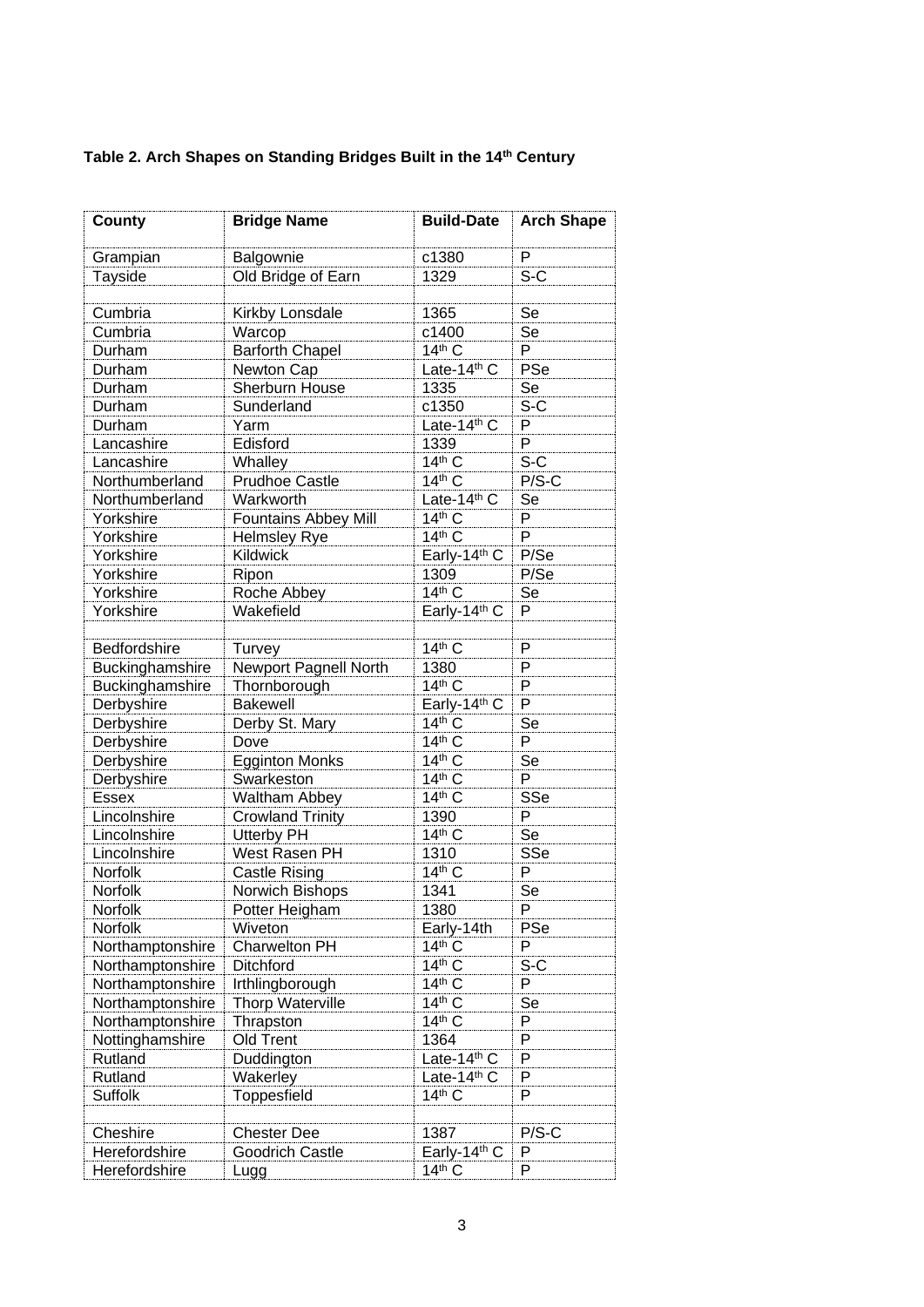| County           | <b>Bridge Name</b>       |                         | <b>Build-Date   Arch Shape</b> |
|------------------|--------------------------|-------------------------|--------------------------------|
| Herefordshire    | Mordiford                | $14th$ C                | P                              |
| Herefordshire    | <b>Stretton Sugwas</b>   | $14th$ C                | P                              |
| Staffordshire    | <b>Eccleshall Castle</b> | 14th $C$                | P                              |
| Warwickshire     | Coleshill Blyth          | $14th$ C                | P                              |
|                  |                          |                         |                                |
| Dorset           | Crawford                 | Late-14 <sup>th</sup> C | $S-C$                          |
| <b>Dorset</b>    | Lyme Regis Buddle        | $14th$ C                | P                              |
| Kent             | Aylesford                | $14th$ C                | P                              |
| Kent             | East Farleigh            | Early-14th C            | P                              |
| Kent             | Laddingford              | $14th$ C                | P                              |
| Kent             | Len                      | $14th$ C                | P                              |
| Oxfordshire      | Lower Heyford            | $14th$ C                | P                              |
| Oxfordshire      | <b>New</b>               | 14th $C$                | P                              |
| Wiltshire        | Bradford-on-Avon Barton  | $14th$ C                | P                              |
|                  |                          |                         |                                |
| Devon            | Dart                     | $14th$ C                | PSe                            |
| Devon            | Horrabridge              | Early-14th C            | P                              |
| Somerset         | <b>Dunster Gallox</b>    | $14th$ C                | Se                             |
| Somerset         | Haselbury                | $14th$ C                | P                              |
| Somerset         | <b>Stanton Drew</b>      | $14th$ C                | P                              |
|                  |                          |                         |                                |
| North-East Wales | Holt                     | $14th$ C                | Se                             |
| North-East Wales | Llangollen               | 14th C                  | P                              |
|                  |                          |                         |                                |
|                  |                          |                         |                                |
| Isle of Man      | Rushen Abbey Monk's      | $14th$ C                | P                              |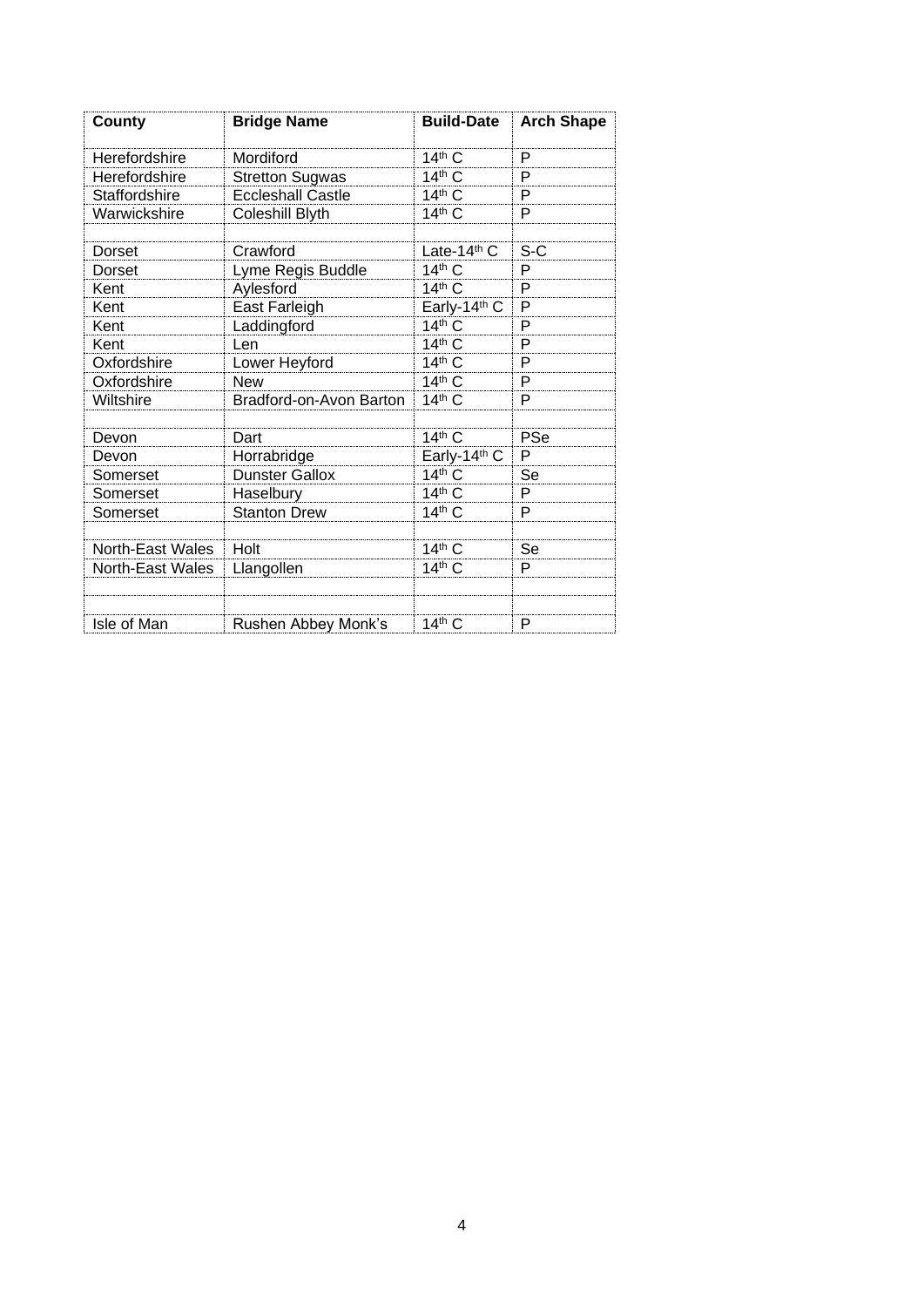| Table 3. Arch Shapes on Standing Bridges Built in the 15 <sup>th</sup> Century |  |  |
|--------------------------------------------------------------------------------|--|--|
|--------------------------------------------------------------------------------|--|--|

| County              | <b>Bridge Name</b>    | <b>Build-Date</b> | <b>Arch Shape</b> |
|---------------------|-----------------------|-------------------|-------------------|
| <b>Borders</b>      | Melrose Abbey Lade    | $15th$ C          | Se                |
| <b>Borders</b>      | Peebles               | $15th$ C          | Se                |
| <b>Borders</b>      | Dryburgh Abbey        | $15th$ C          | P                 |
| Central             | Stirling              | $15th$ C          | $S-C$             |
| Dumfries & Galloway | <b>Dumfries</b>       | 1431              | P                 |
| Dumfries & Galloway | Dundrennan            | $15th$ C          | Se                |
| Fife                | Guardbridge           | 1419              | Se                |
| Grampian            | <b>Huntly Castle</b>  | $15th$ C          | $S-C$             |
| Lothians            | <b>Maidens</b>        | Late-15th C       | Se                |
| Lothians            | Rosslyn               | $15th$ C          | Se                |
| Strathclyde         | Brig O'Doon           | $15th$ C          | Se                |
| Strathclyde         | <b>Kerelaw Castle</b> | c1500             | Se                |
| Strathclyde         | Old Bridge of Ayr     | $15th$ C          | P                 |
| Tayside             | Alyth PH              | c1500             | Se                |
| Tayside             | <b>Brechin</b>        | $15th$ C          | PSe               |
| Tayside             | Muthill               | $15th$ C          | $S-C$             |
|                     |                       |                   |                   |
| Cumbria             | Eamont                | 1425              | Se                |
| Cumbria             | <b>Furness Bow</b>    | $15th$ C          | $S-C$             |
| Cumbria             | Monks (Roman)         | $15th$ C          | P                 |
| Durham              | Aldin                 | $15th$ C          | SSe               |
| Durham              | <b>Balder</b>         | $15th$ C          | P                 |
| Durham              | <b>Chester New</b>    | $15th$ C          | P                 |
| Durham              | Croft Bridge          | $15th$ C          | P                 |
| Durham              | Stanhope              | $15th$ C          | $S-C$             |
| Lancashire          | Manchester            | 1421              | P                 |
| Lancashire          | Peel Hall             | $15th$ C          | Se                |
| Northumberland      | Felton                | $15th$ C          | Se                |
| Northumberland      | Lesbury               | $15th$ C          | P                 |
| Northumberland      | Rothbury              | c1490             | $S-C$             |
| Northumberland      | Twizel                | Late-15th C       | Se                |
| Yorkshire           | <b>Bow Bridge</b>     | Late-15th C       | $S-C$             |
| Yorkshire           | Coverham Abbey        | 15th C            | $\overline{P}$    |
| Yorkshire           | Elvington             | Early-15th C      | Se                |
| Yorkshire           | Howden                | $15th$ C          | P                 |
| Yorkshire           | Kexby                 | 1420              | Se                |
| Yorkshire           | Kilgram               | $15th$ C          | Se                |
| Yorkshire           | Killinghall           | $15th$ C          | Se                |
| Yorkshire           | Kirkham               | $15th$ C          | P                 |
| Yorkshire           | Knaresborough         | $15th$ C          | P                 |
| Yorkshire           | Marske                | $15th$ C          | Se                |
| Yorkshire           | Pickering             | $15th$ C          | Se                |
| Yorkshire           | Rotherham             | 15th C            | P                 |
| Yorkshire           | Settle                | Late-15th C       | $4-C$             |
| Yorkshire           | Sheffield Lady's      | $15th$ C          | P                 |
| Yorkshire           | Wensley               | $15th$ C          | P                 |
| Yorkshire           | Wilberfoss            | $15th$ C          | PSe               |
|                     |                       |                   |                   |
| Bedfordshire        | Arlesey               | $15th$ C          | P                 |
| Bedfordshire        | <b>Bromham</b>        | $15th$ C          | $S-C$             |
| Bedfordshire        | <b>Tymsill</b>        | $15th$ C          | Se                |
| Cambridgeshire      | Alconbury             | $15th$ C          | $4-C$             |
| Cambridgeshire      | Huntingdon Nun's      | 15th C            | P/Se              |
| Cambridgeshire      | Spaldwick             | $15th$ C          | P                 |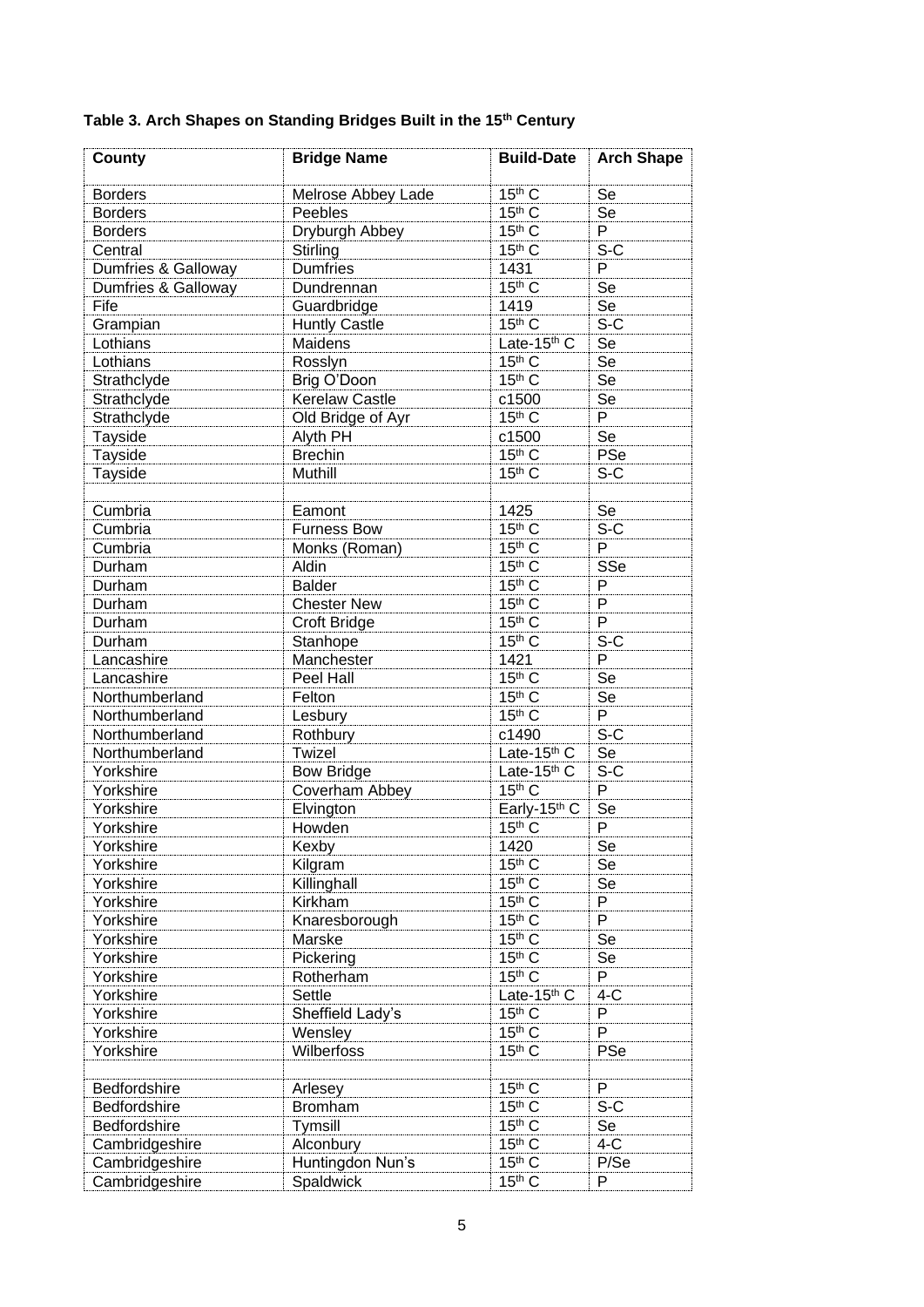| <b>County</b>    | <b>Bridge Name</b>        | <b>Build-Date</b> | <b>Arch Shape</b> |
|------------------|---------------------------|-------------------|-------------------|
| Cambridgeshire   | St. Ives                  | $15th$ C          | P/PSe             |
| Derbyshire       | Cromford                  | Late-15th C       | $4-C$             |
| Derbyshire       | Darley                    | Late-15th C       | P/Se              |
| Derbyshire       | <b>Matlock</b>            | $15th$ C          | $4-C$             |
| Derbyshire       | Mayfield Hanging          | Early-15th C      | P                 |
| Derbyshire       | Melbourne New             | $15th$ C          | Р                 |
| Derbyshire       | <b>New Mills</b>          | Late-15th C       | Se                |
| Derbyshire       | Rowsley                   | $15th$ C          | P                 |
| <b>Essex</b>     | <b>Hedingham Castle</b>   | 1496              | P                 |
| <b>Essex</b>     | <b>Pleshey Castle</b>     | Early 15th C      | P                 |
| Leicestershire   | Aylestone PH              | $15th$ C          | P/Se              |
| Leicestershire   | Belgrave                  | $15th$ C          | Se                |
| Leicestershire   | Cotes                     | $15th$ C          | P                 |
| Leicestershire   | Enderby PH                | $15th$ C          | P                 |
| Leicestershire   | Medbourne PH              | $15th$ C          | Se                |
| Norfolk          | Hunstanton Hall           | 1497              | $S-C$             |
| <b>Norfolk</b>   | Newton Flotman            | $15th$ C          | PSe               |
| Northamptonshire | <b>Braybrooke</b>         | Early-15th C      | P                 |
| Northamptonshire | Everdon                   | $15th$ C          | Р                 |
| Rutland          | Collyweston               | Late-15th C       | P                 |
| Suffolk          | <b>Boxted Hall</b>        | Late-15th C       | P                 |
| Suffolk          | Cavenham PH               | $15th$ C          | Se                |
| Suffolk          | Moulton                   | 15th C            | SSe               |
| Suffolk          | <b>Moulton PH</b>         | Early-15th C      | Р                 |
|                  |                           |                   |                   |
| Cheshire         | Little Moreton Hall       | 1450              | P                 |
| Herefordshire    | Hereford Wye              | $15th$ C          | $4-C$             |
| Shropshire       | Clun                      | 1450              | Se                |
| Shropshire       | Ludford                   | 15th C            | Se                |
| Staffordshire    | Walton                    | 15th C            | P                 |
| Warwickshire     | <b>Bidford</b>            | Early-15th C      | P                 |
| Warwickshire     | <b>Bretford</b>           | Late-15th C       | $4-C$             |
| Warwickshire     | <b>Furness</b>            | Early-15th C      | $S-C$             |
| Warwickshire     | Grendon                   | $15th$ C          | P                 |
| Warwickshire     | Marton                    | 1414              | P                 |
| Warwickshire     | <b>Stare</b>              | $15th$ C          | P/Se              |
| Warwickshire     | <b>Stratford Clopton</b>  | 1480              | Р                 |
| Warwickshire     | <b>Warwick Castle Old</b> | $15th$ C          | P                 |
| Worcestershire   | Eckington                 | $15th$ C          | Se                |
| Worcestershire   | Powick                    | Early-15th C      | Se (skew)         |
| Worcestershire   | <b>Tenbury Wells</b>      | $15th$ C          | S-C               |
|                  |                           |                   |                   |
| Dorset           | Christchurch Place Mill   | $15th$ C          | Se                |
| Dorset           | Christchurch Town         | Late-15th C       | S-C               |
| Dorset           | Cornford                  | $15th$ C          | P                 |
| Dorset           | <b>Fifehead Neville</b>   | $15th$ C          | P                 |
| Dorset           | Holme                     | $15th$ C          | Se                |
| Hampshire        | <b>Hyde Abbey</b>         | Late-15th C       | P                 |
| Hampshire        | Stony (Anjou)             | $15th$ C          | P                 |
| Isle of Wight    | Carisbrooke               | $15th$ C          | Se                |
| Kent             | Hadmans                   | Late-15th C       | P                 |
| Kent             | Herstfield                | Early-15th C      | P                 |
| Kent             | <b>Yalding Town</b>       | $15th$ C          | P                 |
| London           | <b>Eltham Palace</b>      | Late-15th C       | 4-C               |
| London           | <b>Fulham Palace</b>      | Late-15th C       | P                 |
| Oxfordshire      | Abingdon                  | Late-15th C       | $4-C$             |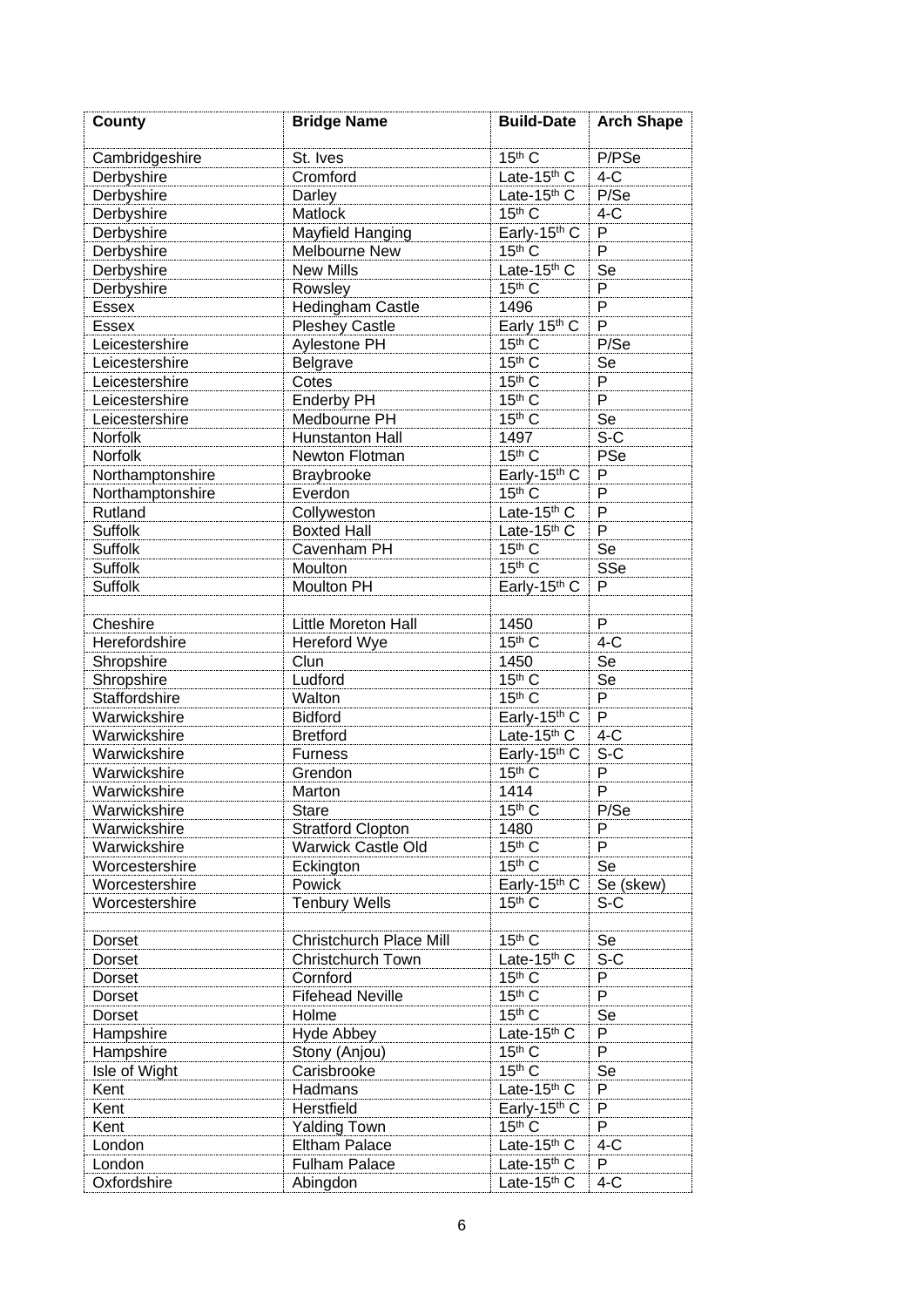| <b>County</b>           | <b>Bridge Name</b>        | <b>Build-Date</b>       | <b>Arch Shape</b> |
|-------------------------|---------------------------|-------------------------|-------------------|
| Oxfordshire             | <b>Burford</b>            | $15th$ C                | Se                |
| Oxfordshire             | Culham                    | 1422                    | P                 |
| Oxfordshire             | Ock                       | 15th C                  | P                 |
| Surrey                  | Shere PH                  | $15th$ $C$              | Se                |
| <b>Sussex</b>           | Durford                   | $15th$ C                | $S-C$             |
| <b>Sussex</b>           | Stopham                   | 1420                    | $S-C$             |
| <b>Sussex</b>           | Woolbeding                | 15th C                  | Se                |
| Wiltshire               | <b>Coombe Bissett PH</b>  | 15th C                  | P                 |
| Wiltshire               | Lacock                    | 15th C                  | P                 |
| Wiltshire               | Salisbury Crane           | 15th C                  | Se                |
| Wiltshire               | Salisbury Milford         | 15th C                  | P/Se              |
| Wiltshire               | Staverton                 | $15th$ C                | P                 |
|                         |                           |                         |                   |
| Cornwall                | Greystone                 | 1437                    | S-C               |
| Cornwall                | Helland                   | Early-15th C            | P                 |
| Cornwall                | Horse                     | 1437                    | Se                |
| Cornwall                | Launceston St. Thomas PH  | Late-15th C             | P                 |
| Cornwall                | Panters                   | 15th C                  | $4-C$             |
| Cornwall                | Plusha                    | 15th C                  | PSe               |
| Cornwall                | Resprynn                  | 15th C                  | PSe               |
| Cornwall                | Ruthern                   | 15th C                  | $4-C$             |
| Cornwall                | Tideford                  | 15th C                  | P                 |
| Cornwall                | Treverbyn Old             | 1412                    | P                 |
| Cornwall                | Wadebridge                | Late-15th C             | P                 |
| Cornwall                | Yeolm                     | Mid-15th C              | P                 |
| Devon                   | <b>Aveton Gifford</b>     | 1440                    | PSe               |
| Devon                   | <b>Bideford</b>           | Late-15th <sub>C</sub>  | P                 |
| Devon                   | Ellerhayes                | $15th$ C                | P                 |
| Devon                   | <b>Harford Tavy</b>       | 15th C                  | P                 |
| Devon                   | Holne                     | 15th C                  | $S-C$             |
| Devon                   | <b>Holne New</b>          | $15th$ C                | Se                |
| Devon                   | Plym                      | $15th$ C                | Se                |
| Devon                   | Rothern                   | 15th C                  | PSe               |
| Devon                   | Staverton                 | 1413                    | PSe               |
| Devon                   | <b>Stoke Canon</b>        | $15th$ C                | Se                |
| Devon                   | Taddiport                 | Early-15th $C$          | Se                |
| Somerset                | <b>Bradford Hele</b>      | $15th$ C                | P                 |
| Somerset                | <b>Bradford on Tone</b>   | $15th$ C                | $4-C$             |
| Somerset                | <b>Bruton PH</b>          | $15th$ C                | PSe               |
| Somerset                | <b>Dulverton Barle</b>    | Late-15th C             | P                 |
| Somerset                | <b>Dulverton Hele</b>     | 15th C                  | 4-C               |
| Somerset                | Harpford                  | $15th$ C                | P                 |
| Somerset                | Load                      | $15th$ C                | P                 |
| Somerset                | Murtry                    | $15th$ C                | PSe               |
| Somerset                | Tun                       | Late-15th C             | 4-C               |
| Somerset                | Wyke Champflower          | $15th$ C                | P                 |
|                         |                           |                         |                   |
| East & South-East Wales | Abergavenny               | $15th$ C                | P                 |
| East & South-East Wales | <b>Bridgend New Inn</b>   | Late-15th C             | P                 |
| East & South-East Wales | <b>Bridgend Old</b>       | 1452                    | Se                |
| East & South-East Wales | Leckwith                  | Late-15 <sup>th</sup> C | P                 |
| North-East Wales        | Betwys y Coed Pont-y-Pair | $15th$ C                | Se                |
| West & South-West Wales | Kidwelly                  | Late-15th C             | $P/S-C$           |
| West & South-West Wales | Pont Spwdwr               | $15th$ C                | $\mathsf{P}$      |
|                         |                           |                         |                   |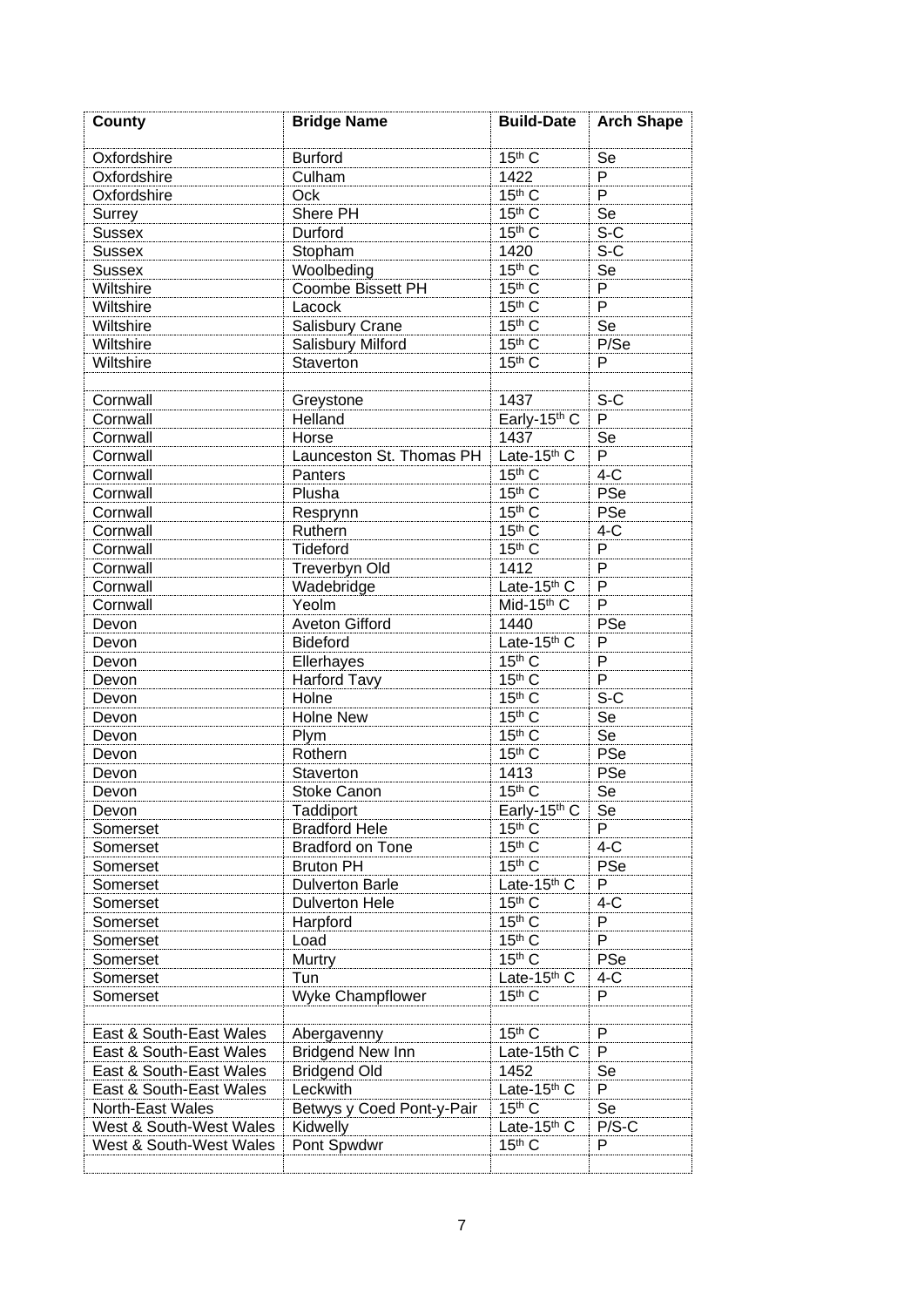## **Table 4. Arch Shapes on Standing Bridges Built in the 16th Century**

| County              | <b>Bridge Name</b>    | <b>Build-Date</b>         | <b>Arch Shape</b> |
|---------------------|-----------------------|---------------------------|-------------------|
| <b>Borders</b>      | Jedburgh Canongate    | 16th C                    | Se                |
| <b>Borders</b>      | Old Lintmill          | 16th C                    | $S-C$             |
| Central             | Spittal               | 16th C                    | Se                |
| Central             | Teith                 | 16th C                    | $S-C$             |
| Central             | Tullibody             | $16th$ C                  | P                 |
| Dumfries & Galloway | <b>Bridge of Park</b> | 16th C                    | $S-C$             |
| Dumfries & Galloway | Old Bridge of Urr     | 16th C                    | $S-C$             |
| Fife                | Dairsie               | 1538                      | P/Se              |
| Fife                | Guardbridge Inner     | 16th C                    | Se                |
| Fife                | Peekie                | Early-16th C              | $S-C$             |
|                     |                       | 1527                      | Se                |
| Grampian            | <b>Bridge of Dee</b>  | 16th C                    |                   |
| Grampian            | Inglismaldie          |                           | Se                |
| Lothians            | <b>Abbey Mill</b>     | 16th C                    | P                 |
| Lothians            | Cramond               | 16th C                    | P                 |
| Lothians            | East Linton           | 16th C                    | Se                |
| Lothians            | Musselburgh           | 16th C                    | Se                |
| Lothians            | Newbattle             | 16th C                    | PSe               |
| Lothians            | Nungate               | 16th C                    | Se                |
| Lothians            | Pencaitland           | 1510                      | P                 |
| Strathclyde         | Inverkip              | 16th C                    | Se                |
| Strathclyde         | Old Avon              | 16th C                    | Se                |
| Tayside             | Lornty                | 16th C                    | $S-C$             |
| Tayside             | Ruim PH               | 16th C                    | $S-C$             |
|                     |                       |                           |                   |
| Cumbria             | Crook of Lune         | 16th C                    | SSe               |
| Cumbria             | Lanercost             | 1543                      | SSe               |
| Cumbria             | Newby                 | 16th C                    | SSe               |
| Cumbria             | Penny                 | 16th C                    | SSe               |
| Durham              | <b>Barnard Castle</b> | Early-16th                | PSe               |
| Durham              | Deepdale              | 16th C                    | Se                |
| Durham              | Piercebridge          | Early-16th C              | P                 |
| Lancashire          | <b>Higherford PH</b>  | 16th C                    | SSe               |
| Lancashire          | Lower Hodder PH       | 1561                      | Se                |
| Lancashire          | Loyne                 | Early-16th C              | Se                |
| Lancashire          | Paythorne             | 16th C                    | Se                |
| Lancashire          | Swanside PH           | Early-16th                | SSe               |
| Northumberland      | <b>Salters</b>        | 16th C                    | P                 |
| Yorkshire           | Aldborough            | 16th C                    | P                 |
| Yorkshire           | Aysgarth              | Early-16th C              | $4-C$             |
| Yorkshire           | Bain                  | Late-16th C               | PSe               |
| Yorkshire           | Boroughbridge         | Early-16th C              | PSe               |
| Yorkshire           | Catterick             | Late-16 <sup>th</sup> $C$ | 4-C/Se            |
| Yorkshire           | Grinton               | 16th C                    | P                 |
| Yorkshire           | Hebden                | 1510                      | Se                |
| Yorkshire           | Sowerby County        | 1517                      | Se                |
| Yorkshire           | Thornthwaite PH       | 16th C                    | $S-C$             |
|                     |                       |                           |                   |
| Bedfordshire        | <b>Bletsoe Castle</b> | $16th$ C                  | P                 |
| Bedfordshire        | <b>Great Barford</b>  | Early-16th C              | $S-C/P/4-C$       |
|                     |                       | 16th C                    | P                 |
| Buckinghamshire     | Leckhampstead         | $16th$ C                  | $S-C$             |
| Cambridgeshire      | Wistow                |                           |                   |
| Derbyshire          | <b>Baslow</b>         | Early-16th C              | $S-C$             |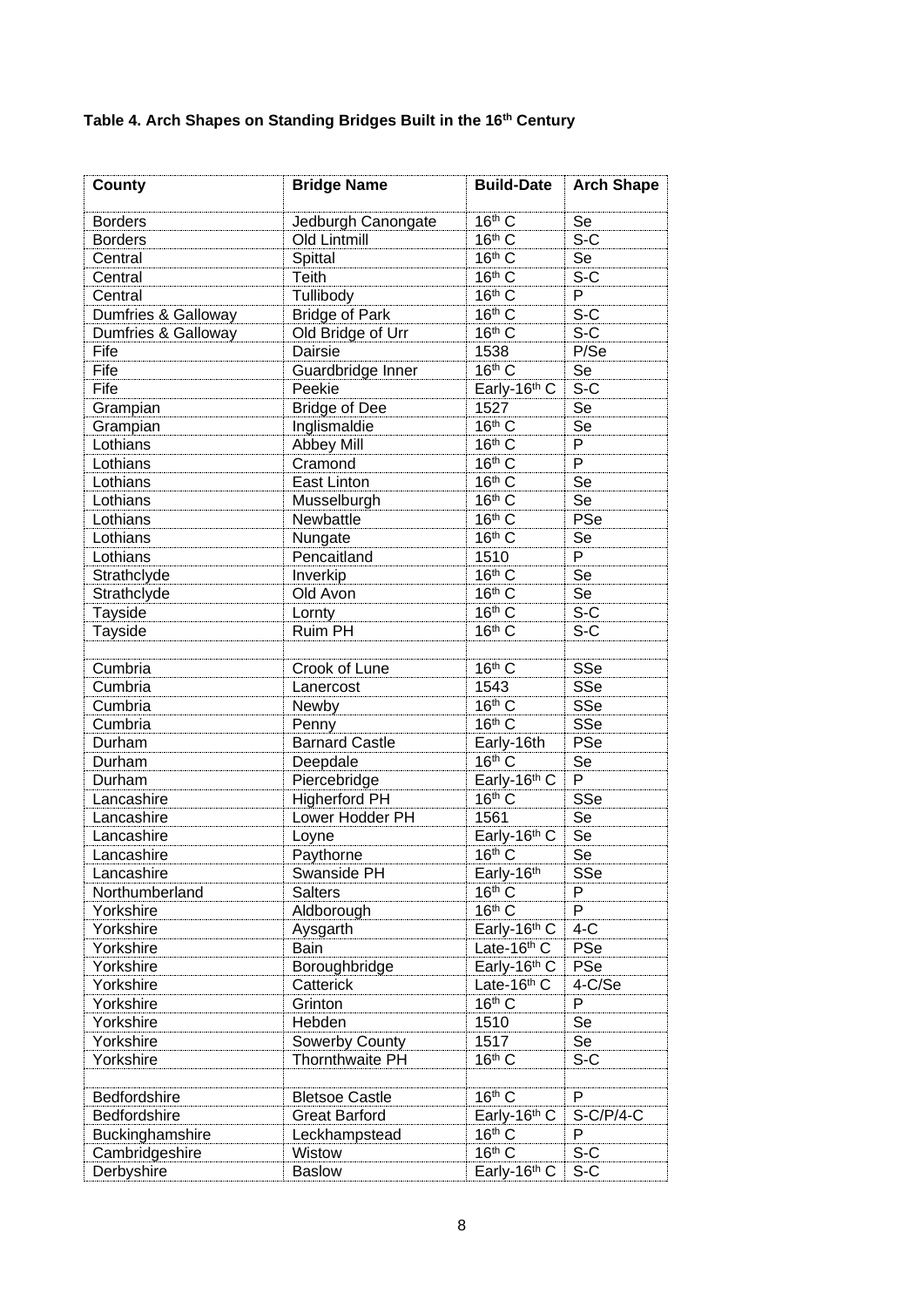| County               | <b>Bridge Name</b>         | <b>Build-Date</b> | <b>Arch Shape</b> |
|----------------------|----------------------------|-------------------|-------------------|
| Derbyshire           | <b>Duffield</b>            | $16th$ C          | $4-C$             |
| Derbyshire           | Milldale Viator            | Early 16th C      | $4-C$             |
| <b>Essex</b>         | Panfield Hall              | $16th$ C          | PSe               |
| <b>Essex</b>         | Tolleshunt D'Arcy Hall     | 1585              | $S-C$             |
| Leicestershire       | <b>Bottesford</b>          | 1580              | Se                |
| Lincolnshire         | Uffington                  | $16th$ C          | Se                |
| <b>Norfolk</b>       | Cringleford                | 1520              | $4-C$             |
| <b>Norfolk</b>       | Hindringham Hall           | 16th C            | Se                |
| <b>Norfolk</b>       | Kings Lynn Eastgate        | 1520              | S-C/Se            |
| <b>Norfolk</b>       | Mayton                     | Early-16th C      | $4-C$             |
| <b>Norfolk</b>       | New Buckenham Castle       | Early-16th C      | $4-C$             |
| <b>Norfolk</b>       | Stanfield Hall             | 16th C            | $S-C$             |
| Northamptonshire     | <b>Oundle North</b>        | 16th C            | Se                |
| Nottinghamshire      | Eel Pie                    | $16th$ C          | P                 |
| Rutland              | <b>Empington Church</b>    | $16th$ C          | Se                |
| Rutland              | Turtle                     | $16th$ C          | Se                |
| Suffolk              | <b>Ash Street</b>          | Early 16th C      | $4-C$             |
| Suffolk              | <b>Crows Hall</b>          | 1580              | <b>SSe</b>        |
| Suffolk              | Earl Soham Lodge           | $16th$ C          | Se                |
| Suffolk              | Framlingham Castle         | Early-16th C      | Se                |
| Suffolk              | <b>Kentwell Hall</b>       | $16th$ C          | <b>SSe</b>        |
| Suffolk              | <b>Westhorpe Hall</b>      | Early-16th C      | $4-C$             |
|                      |                            |                   |                   |
| Gloucestershire      | Sturt PH                   | 16th C            | P                 |
| Gloucestershire      | <b>Tetbury Cutwell</b>     | 16th C            | P                 |
| Herefordshire        | Eaton                      | Early 16th C      | Se                |
| Herefordshire        | Moreton                    | 16th C            | $S-C$             |
| Herefordshire        | Wilton                     | 1599              | $S-C$             |
| Shropshire           | <b>Stottesdon Prescott</b> | 16th C            | Se                |
| Staffordshire        | Great Heywood PH           | 16th C            | Se                |
| Warwickshire         | Cole                       | 16th C            | S-C               |
| Warwickshire         | Halford                    | $16th$ C          | P                 |
| Warwickshire         | Shipston-on-Stour          | Early-16th C      | $4-C$             |
| Warwickshire         | Stoneleigh                 | Early-16th C      | P                 |
| Warwickshire         | <b>Water Orton</b>         | 1520              | $S-C$             |
| <b>West Midlands</b> | Hampden in Arden PH        | Early-16th C      | P                 |
| Worcestershire       | Harvington Hall            | $16th$ C          | SSe               |
|                      |                            |                   |                   |
| Dorset               | <b>Bradford Abbas</b>      | $16th$ C          | $4-C$             |
| Dorset               | <b>Corfe Castle Outer</b>  | 16th C            | $S-C$             |
| Dorset               | Preston Footbridge         | 16th C            | <b>SSe</b>        |
| Dorset               | Rampisham                  | 16th C            | $4-C$             |
| Dorset               | Stoford                    | Early-16th C      | <b>PSe</b>        |
| Dorset               | <b>Sturminster Marshal</b> | Late-16th C       | $S-C$             |
| Dorset               | <b>Sturminster Newton</b>  | Early-16th C      | P                 |
| Dorset               | Walford                    | 16th C            | P                 |
| Dorset               | Watford                    | 16th C            | P                 |
| Dorset               | Wool                       | 16th C            | Se                |
| Kent                 | Ightham Mote               | 16th C            | Se                |
| Kent                 | Sandwich Delf              | 16th C            | P                 |
| Kent                 | Stephen's                  | 16th C            | SSe               |
| Kent                 | Teston                     | Early-16th C      | Se                |
| Kent                 | Twyford                    | Early-16th C      | 4-C               |
| London               | Hanwell                    | Early-16th C      | P                 |
| Oxfordshire          | <b>Beckley Park</b>        | 16th C            | $S-C$             |
| Oxfordshire          | Ickford                    | $16th$ C          | 4-C/SSe           |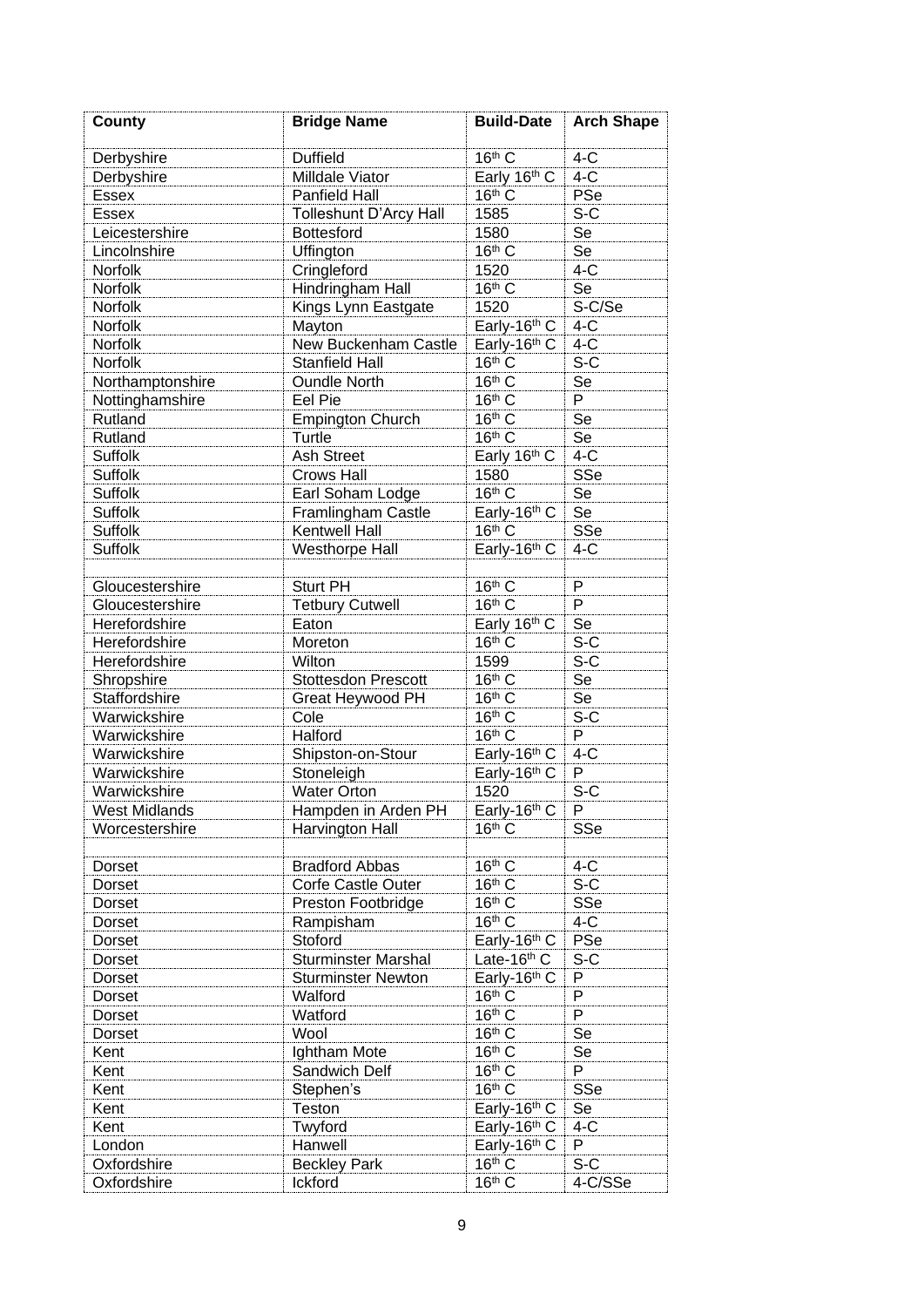| County                  | <b>Bridge Name</b>    | <b>Build-Date</b> | <b>Arch Shape</b> |
|-------------------------|-----------------------|-------------------|-------------------|
| Oxfordshire             | <b>Little Godstow</b> | Early-16th        | P                 |
| Oxfordshire             | Wheatley              | $16th$ C          | $4-C$             |
| Surrey                  | Leatherhead           | $16th$ C          | Se                |
| <b>Sussex</b>           | Fittleworth           | $16th$ C          | P                 |
| <b>Sussex</b>           | Habin                 | $16th$ C          | Se                |
| <b>Sussex</b>           | Iping                 | 16th C            | Se                |
| <b>Sussex</b>           | Michelham Priory      | $16th$ C          | Se                |
| <b>Sussex</b>           | Trotton               | Early-16th C      | $S-C$             |
| <b>Sussex</b>           | Wisborough Green      | Early-16th C      | Se                |
| Wiltshire               | Easton Gray           | 16th C            | P                 |
|                         |                       |                   |                   |
| Cornwall                | <b>Berriow</b>        | $16th$ C          | $4-C$             |
| Cornwall                | <b>Bodithiel</b>      | Early-16th C      | P                 |
| Cornwall                | Cardinham             | Early-16th C      | Se                |
| Cornwall                | Clapper               | 16th C            | Se                |
| Cornwall                | Druxton               | $16th$ C          | $S-C$             |
| Cornwall                | <b>Gunnislake New</b> | 1520              | PSe               |
| Cornwall                | <b>Higher New</b>     | 1504              | P                 |
| Cornwall                | Key                   | $16th$ C          | P                 |
| Cornwall                | Lerryn                | Early-16th C      | $4-C$             |
| Cornwall                | Polwheverall          | 1572              | $4-C$             |
| Cornwall                | St. Austell West      | Early-16th C      | Se                |
| Cornwall                | Trekelland            | Early-16th C      | $4-C$             |
| Cornwall                | Trekenner             | $16th$ C          | $S-C$             |
| Devon                   | Austin's              | $16th$ C          | $S-C$             |
| Devon                   | <b>Brent Mill</b>     | 16th C            | $S-C$             |
| Devon                   | <b>Bridford</b>       | Early-16th C      | $4-C$             |
| Devon                   | <b>Brightley</b>      | $16th$ C          | PSe               |
| Devon                   | Chagford              | $16th$ C          | PSe               |
| Devon                   | Denham                | 16th C            | PSe               |
| Devon                   | Fordton               | 16th C            | PSe               |
| Devon                   | Huckworthy            | Early-16th C      | PSe               |
| Devon                   | lvybridge             | 16th C            | P                 |
| Devon                   | Rushford              | 16th C            | <b>SSe</b>        |
| Devon                   | Sheepwash             | 16th              | P                 |
| Devon                   | Sweetham              | $16th$ C          | Se                |
| Devon                   | Topsham Avon          | $16th$ C          | P                 |
| Somerset                | <b>Allerford New</b>  | 16th C            | P                 |
| Somerset                | <b>Allerford PH</b>   | Late-16th C       | SSe               |
| Somerset                | <b>Bolters</b>        | Early-16th C      | P                 |
| Somerset                | <b>Bury</b>           | 16th C            | P                 |
| Somerset                | Chew Magna Crickback  | Early-16th C      | P                 |
| Somerset                | Iford                 | $16th$ C          | $S-C$             |
| Somerset                | Landacre              | $16th$ C          | P                 |
| Somerset                | Lyncombe              | Late-16th C       | P                 |
| Somerset                | Pensford              | $16th$ C          | P                 |
| Somerset                | West Luccombe PH      | $16th$ C          | P                 |
|                         |                       |                   |                   |
| East & South-East Wales | <b>Brecon</b>         | 1563              | Se                |
| East & South-East Wales | Clawdd Du             | $16th$ C          | S-C               |
| East & South-East Wales | <b>Coity Castle</b>   | 16th C            | Se                |
| East & South-East Wales | Pont Abercamlais      | Early-16th C      | Se                |
| East & South-East Wales | Raglan Castle         | 16th C            | S-C               |
| North-East Wales        | Bangor                | Early-16th C      | SSe               |
| North-East Wales        | Bro Machno Roman      | $16th$ C          | Se                |
| North-East Wales        | Rhuddlan              | $16th$ C          | Se                |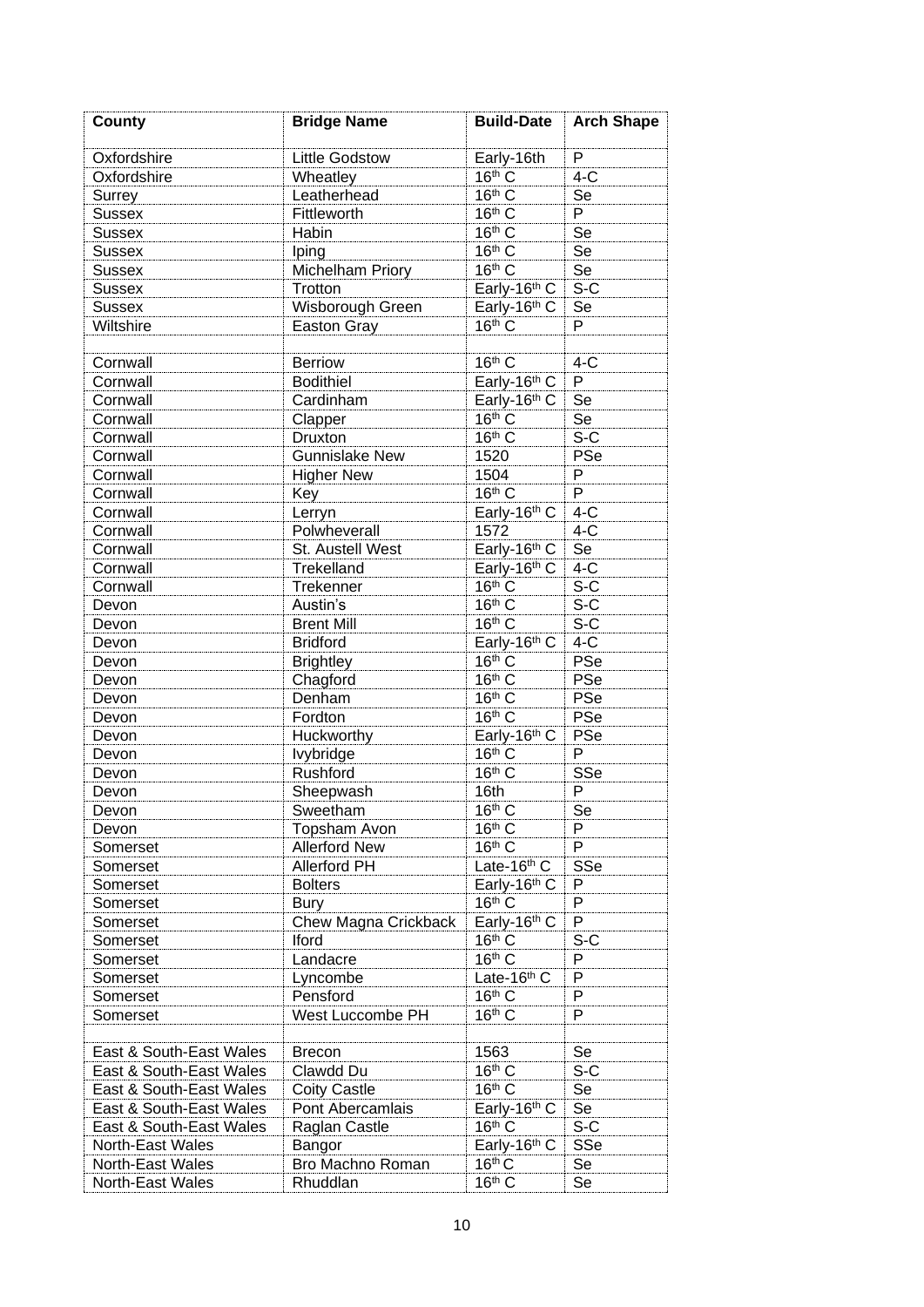| County                                    | <b>Bridge Name</b> |                                 | <b>Build-Date</b> Arch Shape |
|-------------------------------------------|--------------------|---------------------------------|------------------------------|
| West & South-West Wales   Devil's Bridge  |                    | 16 <sup>th</sup> $\sim$         |                              |
| West & South-West Wales   Pont Dol y Moch |                    | Late-16 <sup>th</sup> C $\,$ Se |                              |

Ideally a further Table would have been produced containing bridges built in the 17<sup>th</sup> century, but the 17<sup>th</sup>/18<sup>th</sup> century category introduced to cope with the difficulty of estimating build dates for small pre-modern bridges, makes this a doubtful proposition.

Accordingly I shall move on to analysing the contents of Tables 1 to 4, and to do that, I have produced Tables 5 to 12, which present the numbers of bridges with each bridge shape, built in the time periods, 12<sup>th</sup>/13<sup>th</sup> centuries, 14<sup>th</sup> century, 15<sup>th</sup> century, and 16<sup>th</sup> century for each country and region of Great Britain.

### **Bridge Shapes by Country/Region and Build-Date**

### **Table 5. Scotland**

| <b>Arch Shape</b>              | No. of Bridges  | No. of Bridges | No. of Bridges | No. of Bridges     |
|--------------------------------|-----------------|----------------|----------------|--------------------|
|                                | <b>Pre-1300</b> | $14th$ C       | $15^{th}$ C    | !6 <sup>th</sup> C |
| Semi-Circular (S-C)            |                 |                |                |                    |
| Pointed (P)                    |                 |                |                |                    |
| Segmental (Se)                 |                 |                |                |                    |
| Pointed Segmental (PSe)        |                 |                |                |                    |
| <b>Shallow Segmental (SSe)</b> |                 |                |                |                    |
| 4-Centred (4-C)                |                 |                |                |                    |

#### **Table 6. Northern England**

| <b>Arch Shape</b>              | No. of Bridges<br><b>No. of Bridges</b> |          | <b>No. of Bridges</b> | <b>No. of Bridges</b> |  |
|--------------------------------|-----------------------------------------|----------|-----------------------|-----------------------|--|
|                                | <b>Pre-1300</b>                         | 14th $C$ | $15th$ C              | $16th$ C              |  |
| Semi-Circular (S-C)            |                                         |          |                       |                       |  |
| Pointed (P)                    |                                         |          | 13                    |                       |  |
| Segmental (Se)                 |                                         |          | 10                    |                       |  |
| Pointed Segmental (PSe)        |                                         |          |                       |                       |  |
| <b>Shallow Segmental (SSe)</b> |                                         |          |                       |                       |  |
| 4-Centred (4-C)                |                                         |          |                       |                       |  |

### **Table 7. Eastern England**

| <b>Arch Shape</b>              | No. of Bridges  | No. of Bridges | No. of Bridges | No. of Bridges     |
|--------------------------------|-----------------|----------------|----------------|--------------------|
|                                | <b>Pre-1300</b> | $14th$ C       | $15^{th}$ C    | !6 <sup>th</sup> C |
| Semi-Circular (S-C)            |                 |                |                |                    |
| Pointed (P)                    |                 |                | 18             |                    |
| Segmental (Se)                 |                 |                |                |                    |
| Pointed Segmental (PSe)        |                 |                |                |                    |
| <b>Shallow Segmental (SSe)</b> |                 |                |                |                    |
| 4-Centred (4-C)                |                 |                |                |                    |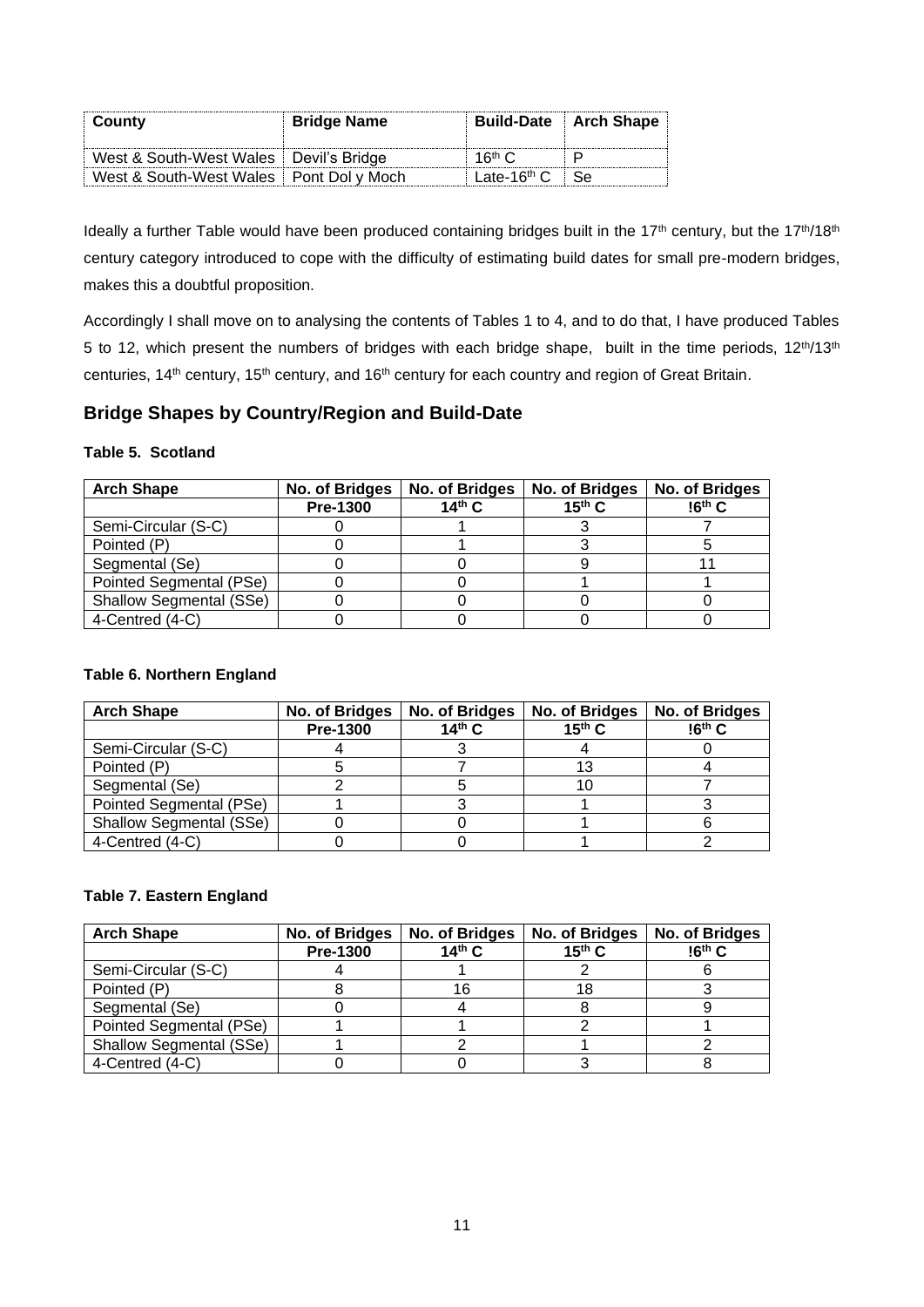### **Table 8. Western England**

| <b>Arch Shape</b>              | No. of Bridges  | No. of Bridges | No. of Bridges | No. of Bridges |
|--------------------------------|-----------------|----------------|----------------|----------------|
|                                | <b>Pre-1300</b> | $14th$ C       | $15th$ C       | $16th$ C       |
| Semi-Circular (S-C)            |                 |                |                |                |
| Pointed (P)                    |                 |                |                |                |
| Segmental (Se)                 |                 |                |                |                |
| Pointed Segmental (PSe)        |                 |                |                |                |
| <b>Shallow Segmental (SSe)</b> |                 |                |                |                |
| 4-Centred (4-C)                |                 |                |                |                |

### **Table 9. Southern England**

| <b>Arch Shape</b>              | No. of Bridges  | <b>No. of Bridges</b> | No. of Bridges | <b>No. of Bridges</b> |
|--------------------------------|-----------------|-----------------------|----------------|-----------------------|
|                                | <b>Pre-1300</b> | $14th$ C              | $15th$ C       | $16th$ C              |
| Semi-Circular (S-C)            |                 |                       |                |                       |
| Pointed (P)                    |                 |                       |                |                       |
| Segmental (Se)                 |                 |                       |                |                       |
| Pointed Segmental (PSe)        |                 |                       |                |                       |
| <b>Shallow Segmental (SSe)</b> |                 |                       |                |                       |
| 4-Centred (4-C)                |                 |                       |                |                       |

### **Table 10. South-West England**

| <b>Arch Shape</b>       | No. of Bridges  | No. of Bridges | No. of Bridges | No. of Bridges |
|-------------------------|-----------------|----------------|----------------|----------------|
|                         | <b>Pre-1300</b> | $14th$ C       | $15th$ C       | $16th$ C       |
| Semi-Circular (S-C)     |                 |                |                |                |
| Pointed (P)             |                 |                | 14             |                |
| Segmental (Se)          |                 |                |                |                |
| Pointed Segmental (PSe) |                 |                |                |                |
| Shallow Segmental (SSe) |                 |                |                |                |
| 4-Centred (4-C)         |                 |                |                |                |

### **Table 11. Wales**

| <b>Arch Shape</b>       | <b>No. of Bridges</b> | No. of Bridges | <b>No. of Bridges</b> | No. of Bridges |
|-------------------------|-----------------------|----------------|-----------------------|----------------|
|                         | <b>Pre-1300</b>       | $14th$ C       | $15th$ C              | $16th$ C       |
| Semi-Circular (S-C)     |                       |                |                       |                |
| Pointed (P)             |                       |                |                       |                |
| Segmental (Se)          |                       |                |                       |                |
| Pointed Segmental (PSe) |                       |                |                       |                |
| Shallow Segmental (SSe) |                       |                |                       |                |
| 4-Centred (4-C)         |                       |                |                       |                |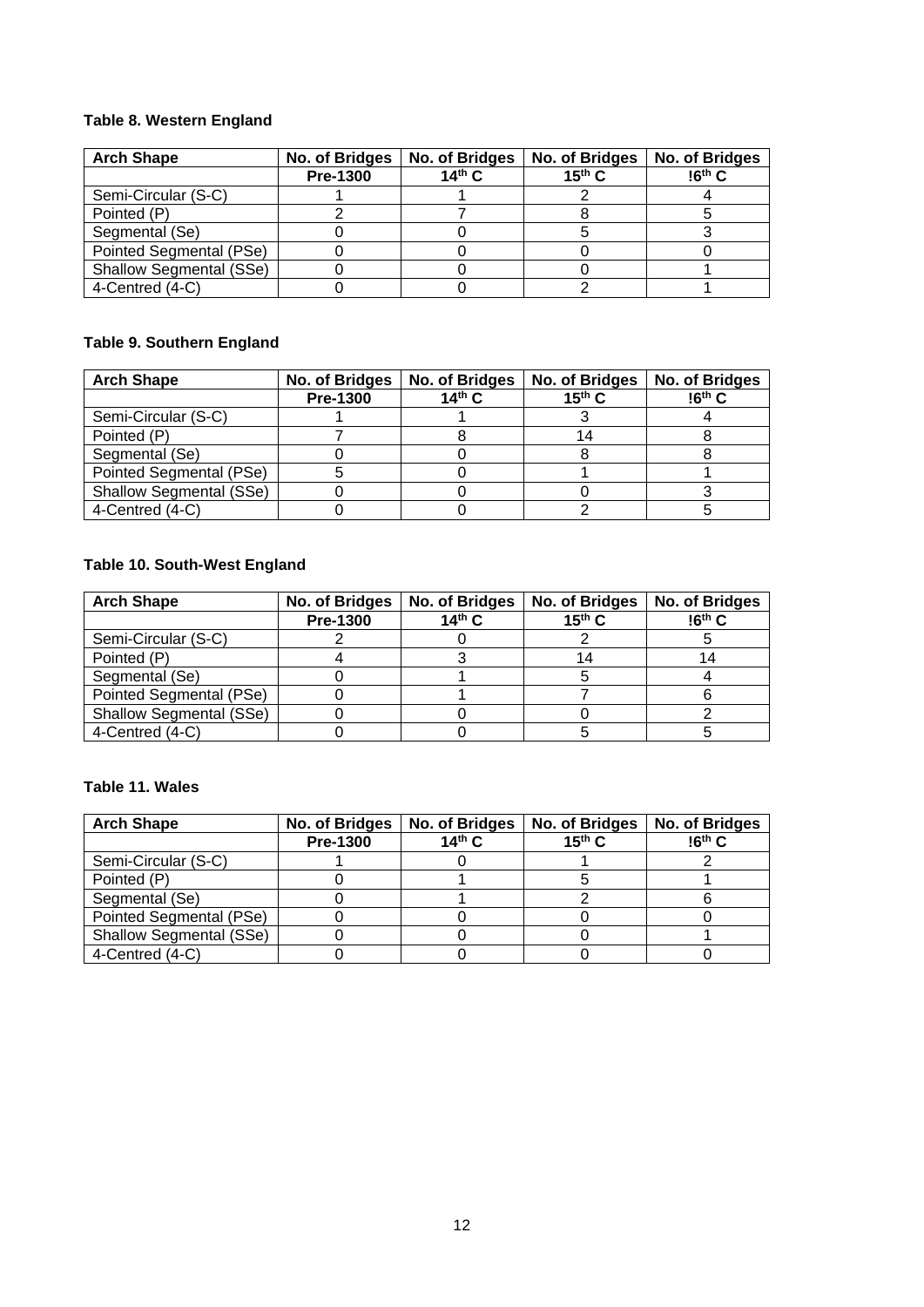#### **Table 12. Totals Great Britain**

| <b>Arch Shape</b>       | No. of Bridges | No. of Bridges | No. of Bridges | No. of Bridges | <b>Totals</b> |
|-------------------------|----------------|----------------|----------------|----------------|---------------|
|                         | Pre-1300       | $14th$ C       | $15th$ C       | $16th$ C       |               |
| Semi-Circular (S-C)     | 13             |                |                | 26             | 63            |
| Pointed (P)             | 26             | 43             | 75             | 30             | 144           |
| Segmental (Se)          |                |                | 47             | 48             | 108           |
| Pointed Segmental (PSe) |                |                | 12             | 12             | 36            |
| Shallow Segmental (SSe) |                |                |                | 15             | 20            |
| 4-Centred (4-C)         |                |                | 13             | 21             | 34            |
| <b>Totals</b>           | 49             | 68             | 166            | 152            |               |

#### **Notes:**

1. The information presented here concerns bridges with coherent standing elements, and they are only a fraction of the bridges built in the periods in question. Another note in the 2022 addendum, indicates why it is possible to have confidence that broad conclusions drawn from such smallish samples may be applicable to the whole populations.

2.In Tables 5 to 12, account is taken of cases where arches of more than one shape were amongst the earliest built on a bridge. The effect of this is relatively small, but where the total number of  $12<sup>th</sup>/13<sup>th</sup>$  century arches is given as 49 in Table 12, they were part of the 42 bridges thought to still stand with coherent elements from that period.

3. Although the possibility of performing a detailed analysis of bridge shapes for those built in the 17<sup>th</sup> century has been ruled out, it is possible to make some qualitative comments. Thus it can be confidently asserted that no 4-centred arches stand, which are thought to have been built then. Fewer surviving pointed or pointed segmental arches were built in the 17<sup>th</sup> century than in previous centuries, perhaps in the order of 15, but certainly less than 20. Otherwise the surviving bridges, built in the 17<sup>th</sup> century have segmental, semi-circular, and shallow segmental arches, not of course usually mixed.

4. As regards the qualitative picture of developments of bridge arch shape, the story has to begin in c1150, when the oldest surviving masonry arch bridges in Great Britain were built. They had semi-circular (Romanesque) arches, but by the end of the 12<sup>th</sup> century, pointed (Gothic) arches were beginning to appear. In this context, comparisons can be made with church arcades; many survive from before 1150, of Norman style with Romanesque arches. It is thought that the first English Gothic arches may have been installed in a church in Devizes in 1130, and a gradual transition to the Gothic style took place over the next half century, and can be followed in many surviving churches and cathedrals; indeed there are a number of arcades with arches of both shapes. We cannot know when the first bridge with Gothic arches was built, because our sample size is far too small, but Old Exe Bridge may be a key marker; built between 1190 and 1214, it has arches of both shapes, and, it seems to have been built earlier than other bridges like that. So it may be reasonable to date the appearance of pointed arches on bridges to the early 13<sup>th</sup> century, but perhaps occurring later in some parts of the country, than others. Thereafter, fewer bridges were built with semi-circular arches, but the general decline in their numbers seems to have been halted by the 15<sup>th</sup> century.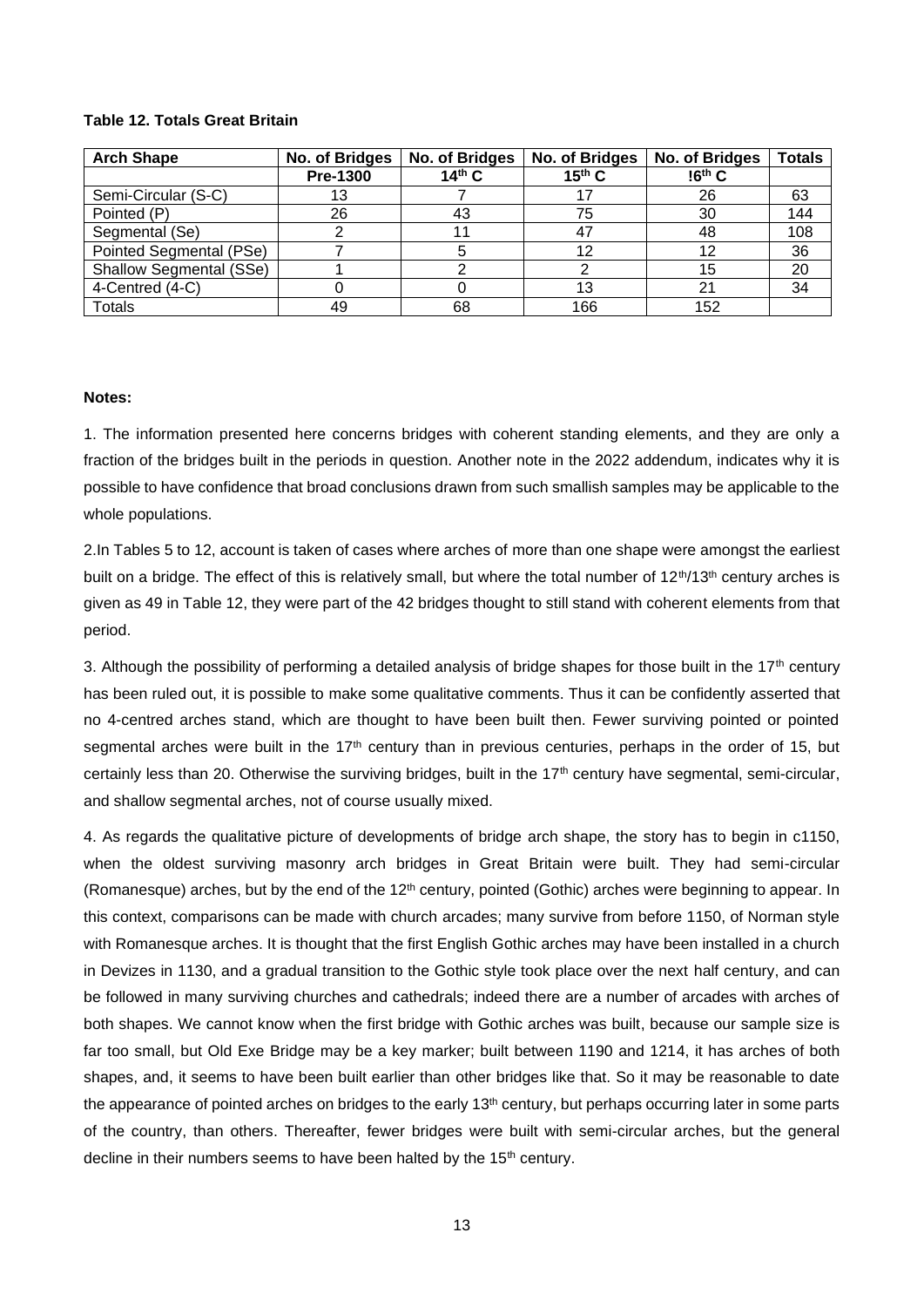5. It seems that segmental arches, with a flatter profile than the other two shapes, (and now the dominant style), also made their appearance in the 13<sup>th</sup> century, though few were apparently built. Intuitively, they appear less robust, but by later in the medieval period it was realised that if precautions were taken, by ensuring sufficiently thick arch rings, and immovable abutments, such bridges were no more likely to collapse. As a result, through the period before 1600, there was an increase in the proportion of bridges built with segmental arches, and a reduction in the proportion with pointed arches.

6. It is likely that of the other arch shapes discussed here, the pointed segmental, and 4-centred variants represented something of a dead end, as indeed were pointed arches eventually, but shallow segmental arches, sometimes 3-centred or elliptical in detailed shape, had a future, extending past the  $17<sup>th</sup>$  century.

7. Regional variations on the general picture, which meant that some shapes never appeared, and others had a different development pattern, are not discussed here, but the information required to do this is in Tables 5 to 11.

………………………………

### **Additional Note**

In response to a question about whether pointed (Gothic) arches were present in bridges built after 1600, I have extracted the following information from the tabulations on the website. The bridges listed have either pointed or pointed segmental arches.

| No.            | County               | <b>Bridge</b>             | <b>Build Date</b>               |
|----------------|----------------------|---------------------------|---------------------------------|
| 1              | Northumberland       | Middleton Footbridge      | $17th$ C                        |
| $\overline{2}$ | Cumbria              | <b>Backbarrow</b>         | !7/18 <sup>th</sup> C           |
| 3              | North Yorkshire      | Downholme                 | $17th$ C                        |
| 4              | Yorkshire (other)    | <b>Willow Packhorse</b>   | 17/18 <sup>th</sup> C           |
| 5              | Derbyshire           | Froggatt                  | $17th$ C                        |
| 6              | Rutland              | Ketton                    | $17th$ C                        |
| 7              | <b>Norfolk</b>       | Rushford                  | $\overline{17}$ <sup>th</sup> C |
| 8              | <b>West Midlands</b> | Bacons End                | 17/18th C                       |
| 9              | Oxfordshire          | Enslow                    | 17/18 <sup>th</sup> C           |
| 10             | Dorset               | Sharford                  | 17/18th C                       |
| 11             | Somerset             | Chewton Keynsham          | 17/18th C                       |
| 12             | Somerset             | <b>Stogursey Castle</b>   | $17th$ C                        |
| 13             | Devon                | <b>Bickington Old Bow</b> | $17th$ C                        |
| 14             | Devon                | Denham                    | $17th$ C                        |
| 15             | Devon                | Gara                      | $17th$ C                        |
| 16             | Devon                | Jacobstowe                | $17th$ C                        |
| 17             | Devon                | Sheepwash                 | $17th$ C                        |
| 18             | Gwynedd              | Dolgellau Y Bont Fawr     | 1638                            |
| 19             | Dafydd               | Abergorlech Cothi         | $17th$ C                        |
| 20             | Glamorgan            | <b>Cheriton Packhorse</b> | $17th$ C                        |

Making the usual approximation that half of the bridges dated 17/18<sup>th</sup> century belong in the 17<sup>th</sup> century, although it has not been possible to determine which they are, leaves an estimate of 17 bridges built in the  $17<sup>th</sup>$  century with one or more arches pointed.